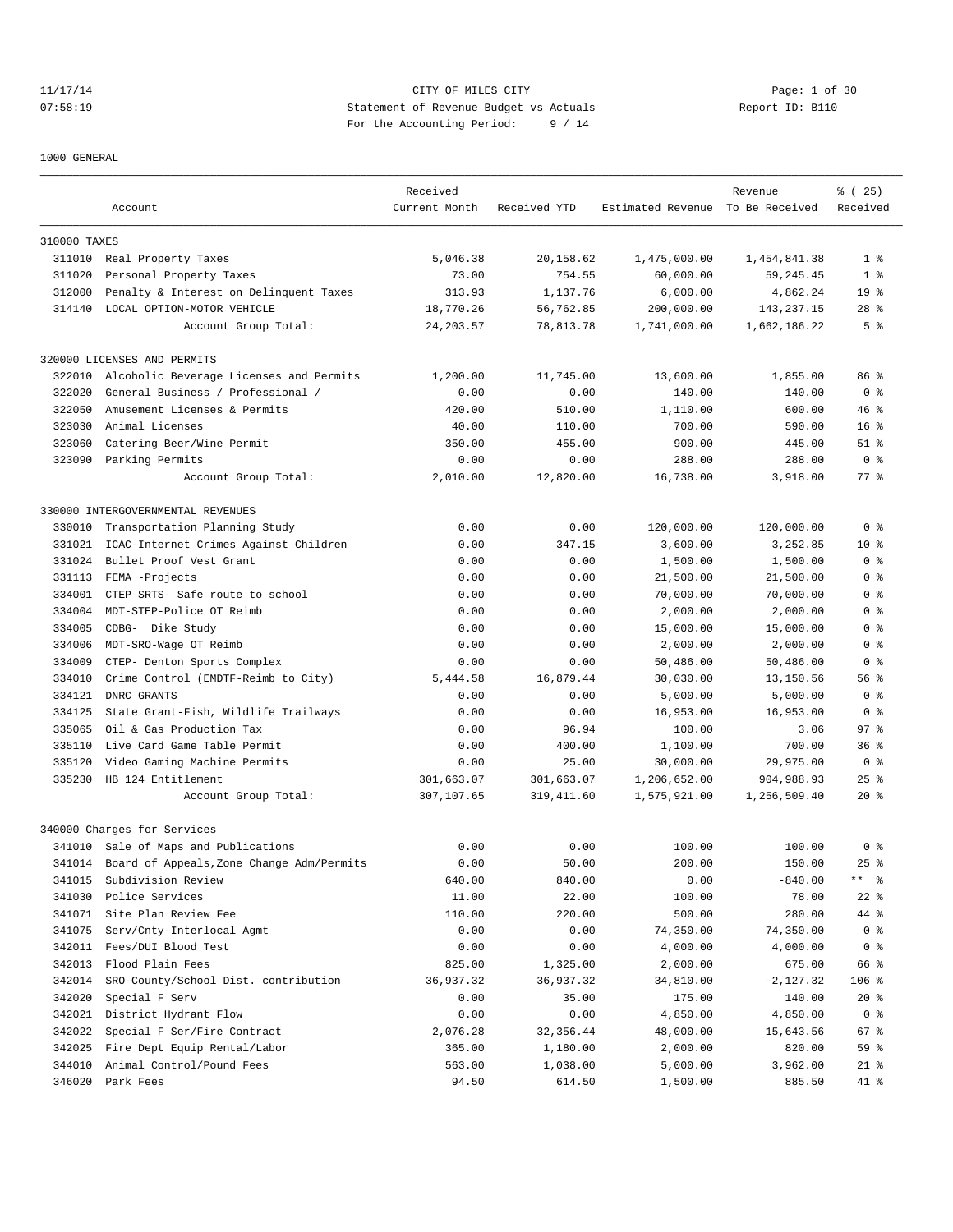# 11/17/14 CITY OF MILES CITY Page: 2 of 30 07:58:19 Statement of Revenue Budget vs Actuals Report ID: B110 For the Accounting Period: 9 / 14

1000 GENERAL

|        |                                     | Received      |              |                   | Revenue        | % (25)             |
|--------|-------------------------------------|---------------|--------------|-------------------|----------------|--------------------|
|        | Account                             | Current Month | Received YTD | Estimated Revenue | To Be Received | Received           |
| 346030 | Swimming Pool Fees                  | 0.00          | 7.727.49     | 10,000.00         | 2,272.51       | 77.8               |
|        | Account Group Total:                | 41,622.10     | 82, 345.75   | 187,585.00        | 105,239.25     | $44*$              |
|        | 350000 FINES AND FORFEITURES        |               |              |                   |                |                    |
| 351030 | Fines/Surcharges/etc                | 21,579.80     | 37,722.43    | 180,000.00        | 142, 277.57    | $21$ %             |
| 351031 | Adm Fees (Court)                    | 775.00        | 775.00       | 25,000.00         | 24, 225.00     | 3 <sup>8</sup>     |
| 351035 | Animal Control Court Revenue        | 600.00        | 1,495.00     | 7,500.00          | 6,005.00       | $20*$              |
|        | Account Group Total:                | 22,954.80     | 39,992.43    | 212,500.00        | 172,507.57     | 19 <sup>°</sup>    |
|        | 360000 MISCELLANEOUS REVENUE        |               |              |                   |                |                    |
| 361005 | MidRivers Franchise Fees            | 0.00          | 22,841.15    | 105,000.00        | 82,158.85      | $22$ $%$           |
| 361010 | Land Rental                         | 7,096.00      | 27,654.90    | 32,000.00         | 4,345.10       | 86 %               |
| 361020 | Building Rentals                    | 1,349.99      | 4,049.97     | 16,100.00         | 12,050.03      | $25$ $\frac{6}{5}$ |
| 362020 | MISC REVENUE                        | 295.11        | 1,095.13     | 4,000.00          | 2,904.87       | 27%                |
| 365000 | Contributions and Donations         | 0.00          | 100.00       | 5,000.00          | 4,900.00       | 2 <sup>8</sup>     |
| 365011 | MCPDTasers                          | 0.00          | 0.00         | 20,000.00         | 20,000.00      | 0 <sup>8</sup>     |
| 366040 | Misc.-BHS                           | 0.00          | 0.00         | 800.00            | 800.00         | 0 <sup>8</sup>     |
| 366050 | Sale of Junk/Salvage-PD cars        | 0.00          | 0.00         | 1,000.00          | 1,000.00       | 0 <sup>8</sup>     |
|        | Account Group Total:                | 8,741.10      | 55,741.15    | 183,900.00        | 128, 158.85    | $30*$              |
|        | 370000 INVESTMENT EARNINGS          |               |              |                   |                |                    |
|        | 371010 Investment Earnings          | 0.00          | 351.48       | 1,600.00          | 1,248.52       | $22$ $%$           |
|        | Account Group Total:                | 0.00          | 351.48       | 1,600.00          | 1,248.52       | $22$ $%$           |
|        | 380000 OTHER FINANCING SOURCES      |               |              |                   |                |                    |
|        | 383000 Interfund Operating Transfer | 46,509.57     | 88,555.41    | 548,759.00        | 460,203.59     | $16*$              |
|        | Account Group Total:                | 46,509.57     | 88,555.41    | 548,759.00        | 460,203.59     | $16*$              |
|        | Total:<br>Fund                      | 453,148.79    | 678,031.60   | 4,468,003.00      | 3,789,971.40   | 15 <sup>8</sup>    |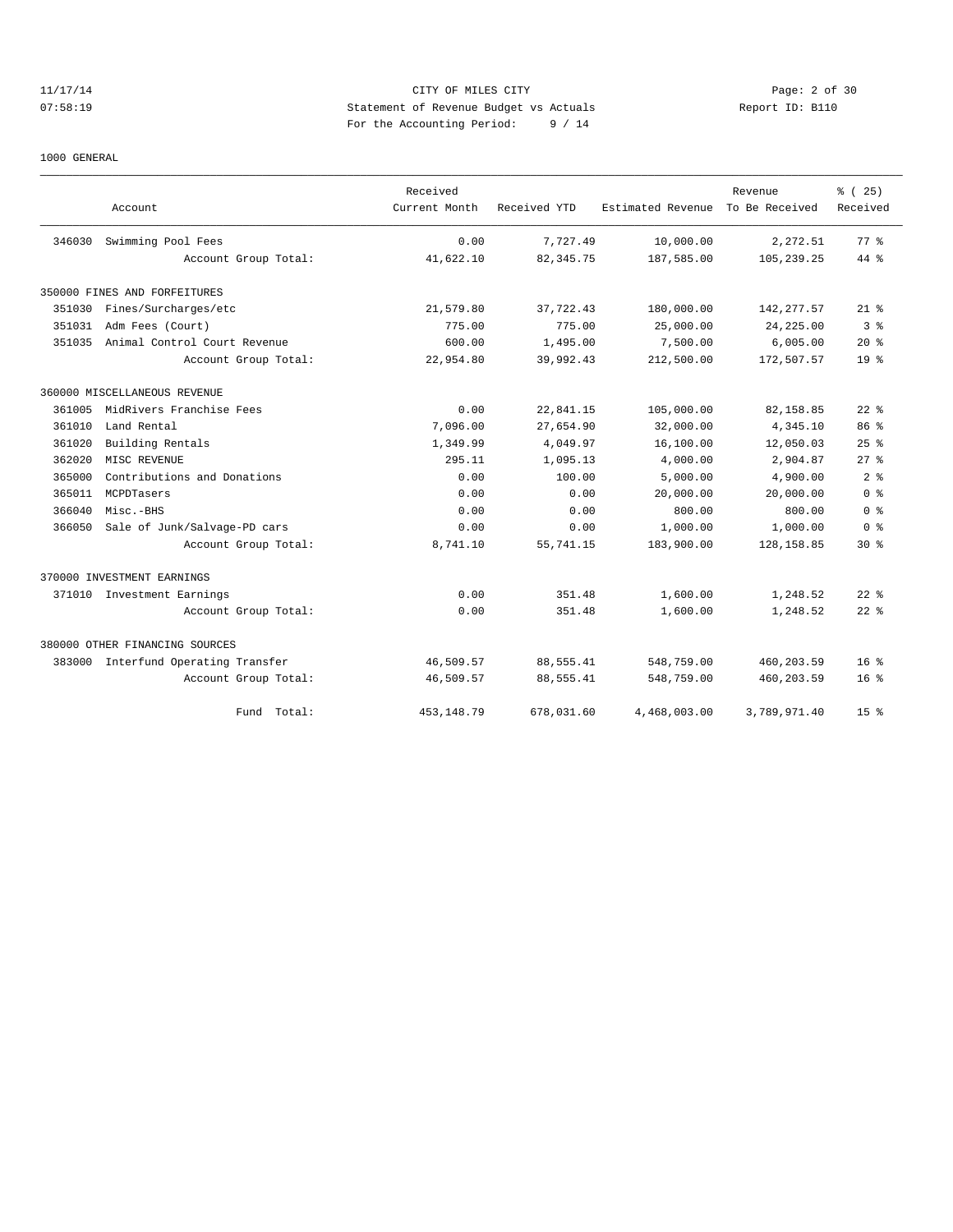# 11/17/14 CITY OF MILES CITY Page: 3 of 30 07:58:19 Statement of Revenue Budget vs Actuals Report ID: B110 For the Accounting Period: 9 / 14

## 2220 LIBRARY

|        | Account                           | Received<br>Current Month | Received YTD | Estimated Revenue | Revenue<br>To Be Received | % (25)<br>Received |
|--------|-----------------------------------|---------------------------|--------------|-------------------|---------------------------|--------------------|
|        |                                   |                           |              |                   |                           |                    |
|        | 340000 Charges for Services       |                           |              |                   |                           |                    |
| 341075 | Serv/Cnty-Interlocal Agmt         | 0.00                      | 0.00         | 39,023.00         | 39,023.00                 | 0 <sup>8</sup>     |
| 346070 | Library Fees                      | 334.70                    | 811.05       | 4,000.00          | 3,188.95                  | $20*$              |
| 346074 | Book Sales                        | 12.35                     | 121.65       | 400.00            | 278.35                    | $30*$              |
|        | Account Group Total:              | 347.05                    | 932.70       | 43, 423.00        | 42,490.30                 | 2 <sup>8</sup>     |
|        | 360000 MISCELLANEOUS REVENUE      |                           |              |                   |                           |                    |
| 365035 | Donation-Library Board of Trustee | 1,459.67                  | 1,459.67     | 0.00              | $-1,459.67$               | $***$ %            |
|        | Account Group Total:              | 1,459.67                  | 1,459.67     | 0.00              | $-1, 459.67$              | $***$ $ -$         |
|        | 380000 OTHER FINANCING SOURCES    |                           |              |                   |                           |                    |
| 383000 | Interfund Operating Transfer      | 23,978.25                 | 71,934.75    | 287,739.00        | 215,804.25                | $25$ %             |
|        | Account Group Total:              | 23,978.25                 | 71,934.75    | 287,739.00        | 215,804.25                | 25%                |
|        | Fund Total:                       | 25,784.97                 | 74,327.12    | 331,162.00        | 256,834.88                | $22$ %             |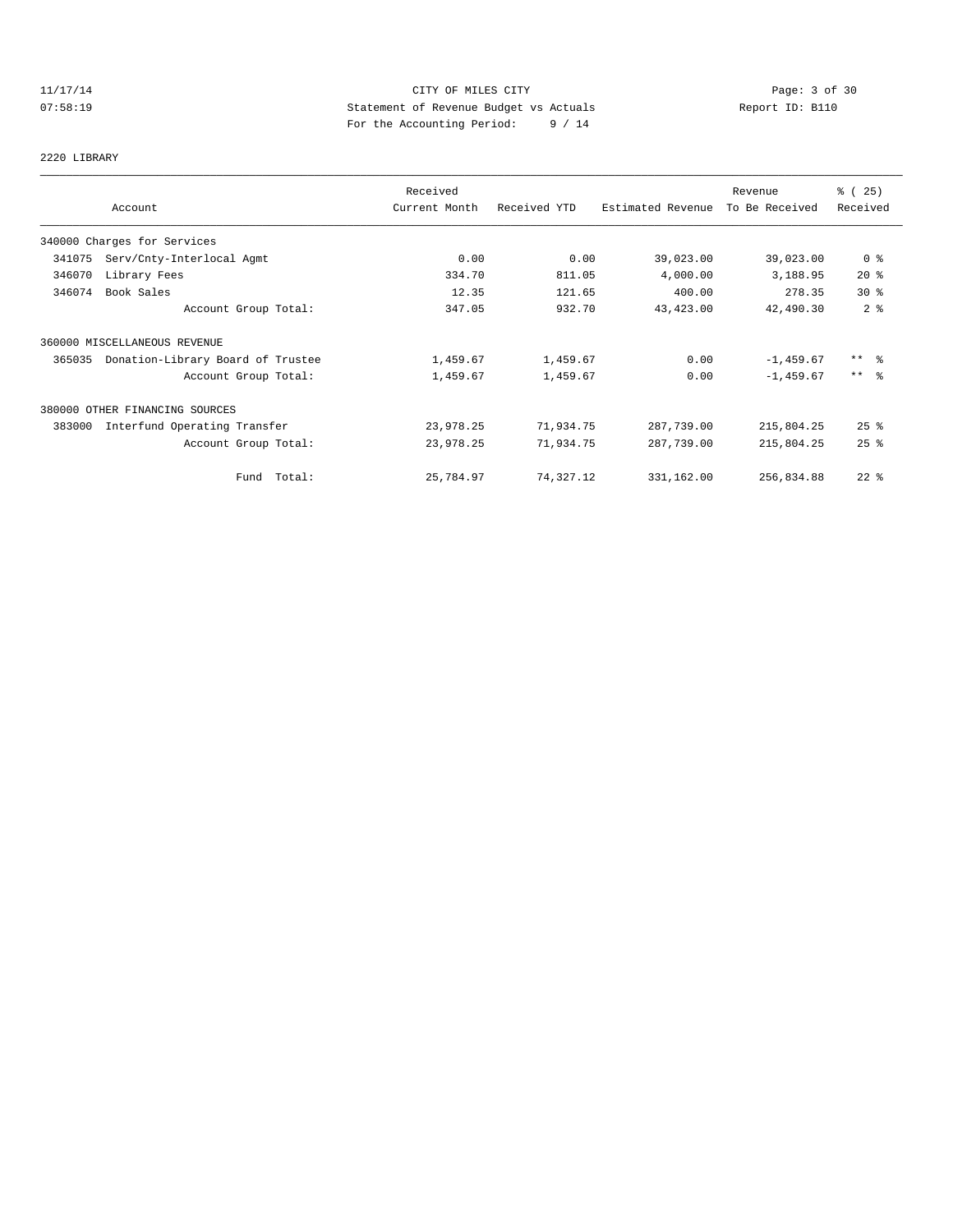# 11/17/14 CITY OF MILES CITY CHES CONTRACT Page: 4 of 30<br>07:58:19 Statement of Revenue Budget vs Actuals Report ID: B110<br>For the Accumular Deviced: 2011 07:58:19 Statement of Revenue Budget vs Actuals Report ID: B110 For the Accounting Period: 9 / 14

2260 EMERGENCY DISASTER

|              | Account                                | Received<br>Current Month | Received YTD | Estimated Revenue | Revenue<br>To Be Received | 25)<br>ී (<br>Received |
|--------------|----------------------------------------|---------------------------|--------------|-------------------|---------------------------|------------------------|
| 310000 TAXES |                                        |                           |              |                   |                           |                        |
| 311010       | Real Property Taxes                    | 0.00                      | 0.43         | 0.00              | $-0.43$                   | $***$ %                |
| 312000       | Penalty & Interest on Delinquent Taxes | 2.99                      | 10.83        | 0.00              | $-10.83$                  | $***$ %                |
|              | Account Group Total:                   | 2.99                      | 11.26        | 0.00              | $-11.26$                  | $***$ $\approx$        |
|              | Fund Total:                            | 2.99                      | 11.26        | 0.00              | $-11.26$                  | $***$ %                |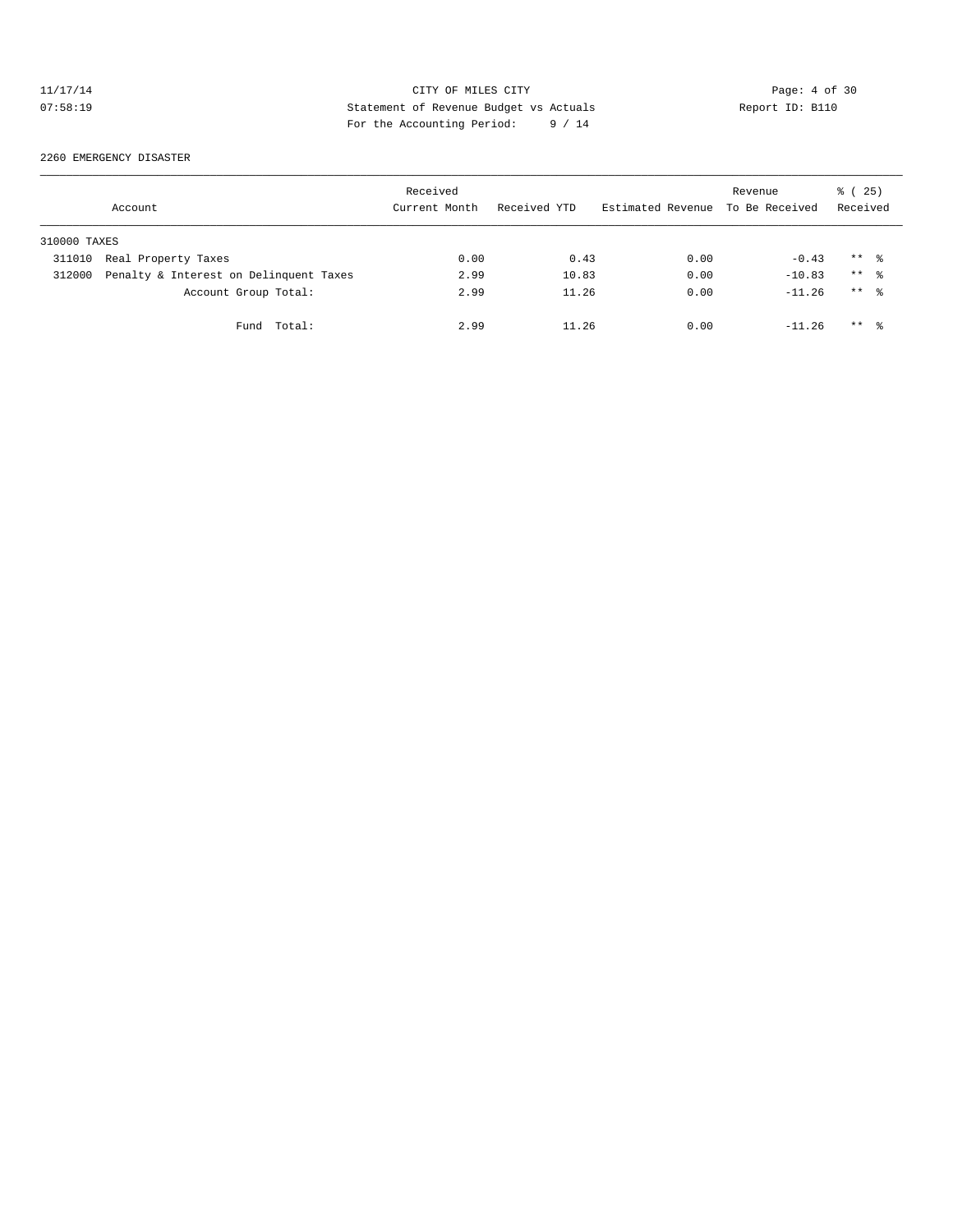# 11/17/14 CITY OF MILES CITY Page: 5 of 30 07:58:19 Statement of Revenue Budget vs Actuals  $\sum_{n=1}^{\infty}$  Report ID: B110 For the Accounting Period: 9 / 14

#### 2270 Health

|                                        | Received      |              |                   | Revenue        | % (25)         |
|----------------------------------------|---------------|--------------|-------------------|----------------|----------------|
| Account                                | Current Month | Received YTD | Estimated Revenue | To Be Received | Received       |
| 340000 Charges for Services            |               |              |                   |                |                |
| Health Inspection Fees<br>344030       | 0.00          | 13,784.50    | 15,000.00         | 1,215.50       | $92$ $%$       |
| Account Group Total:                   | 0.00          | 13,784.50    | 15,000.00         | 1,215.50       | $92$ $%$       |
| 380000 OTHER FINANCING SOURCES         |               |              |                   |                |                |
| Interfund Operating Transfer<br>383000 | 0.00          | 0.00         | 30,000.00         | 30,000.00      | 0 %            |
| Account Group Total:                   | 0.00          | 0.00         | 30,000.00         | 30,000.00      | 0 <sup>8</sup> |
| Total:<br>Fund                         | 0.00          | 13,784.50    | 45,000.00         | 31,215.50      | $31$ $\approx$ |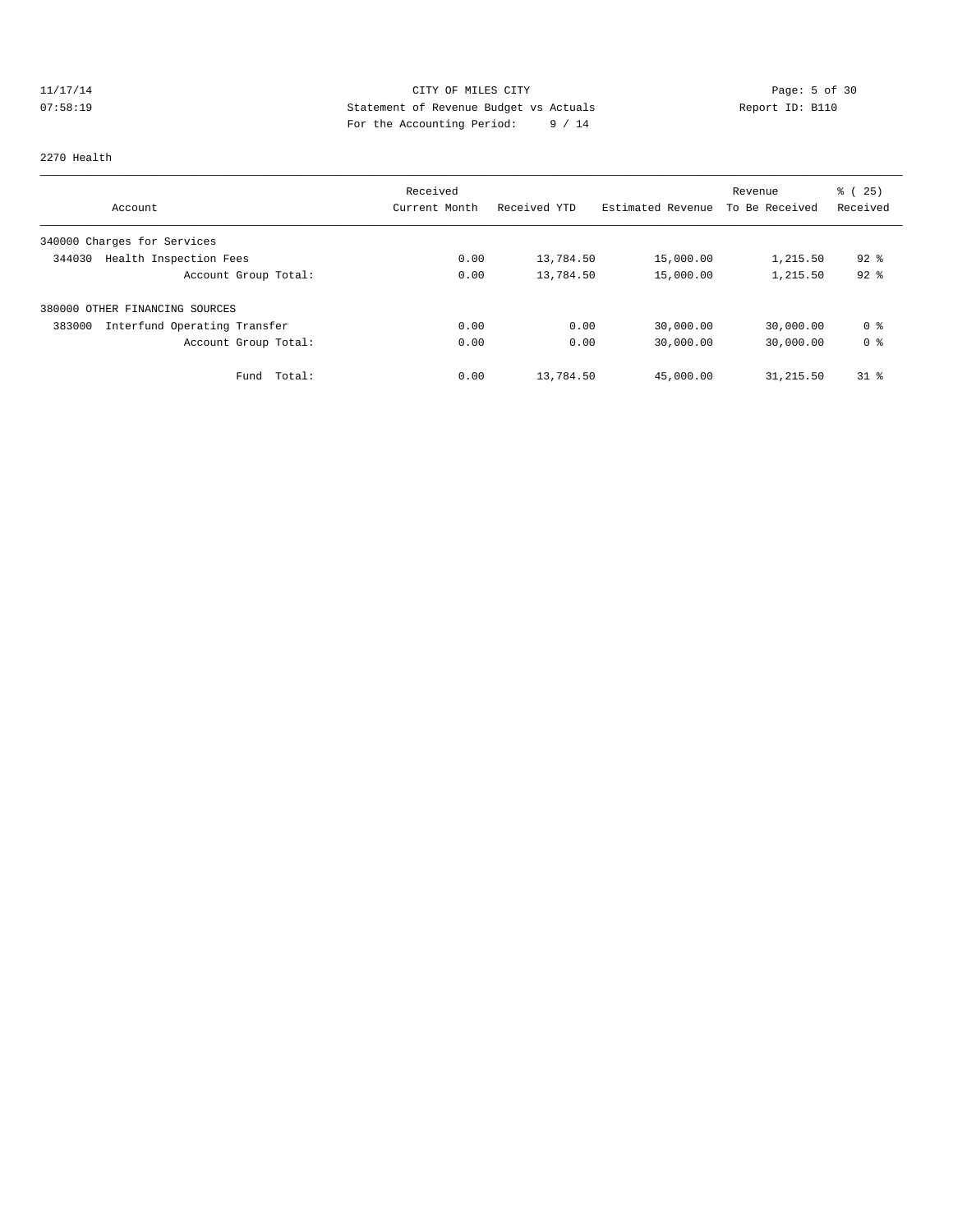## 11/17/14 CITY OF MILES CITY Page: 6 of 30 07:58:19 Statement of Revenue Budget vs Actuals Report ID: B110 For the Accounting Period: 9 / 14

2350 Local Government/Study Commission

| Account                       | Received<br>Current Month | Received YTD | Estimated Revenue | Revenue<br>To Be Received | 8 (25)<br>Received |
|-------------------------------|---------------------------|--------------|-------------------|---------------------------|--------------------|
| 310000 TAXES                  |                           |              |                   |                           |                    |
| Real Property Taxes<br>311010 | 0.00                      | 0.00         | 14,142.00         | 14,142.00                 | 0 %                |
| Account Group Total:          | 0.00                      | 0.00         | 14,142.00         | 14,142.00                 | 0 <sup>8</sup>     |
| Fund Total:                   | 0.00                      | 0.00         | 14,142.00         | 14,142.00                 | 0 %                |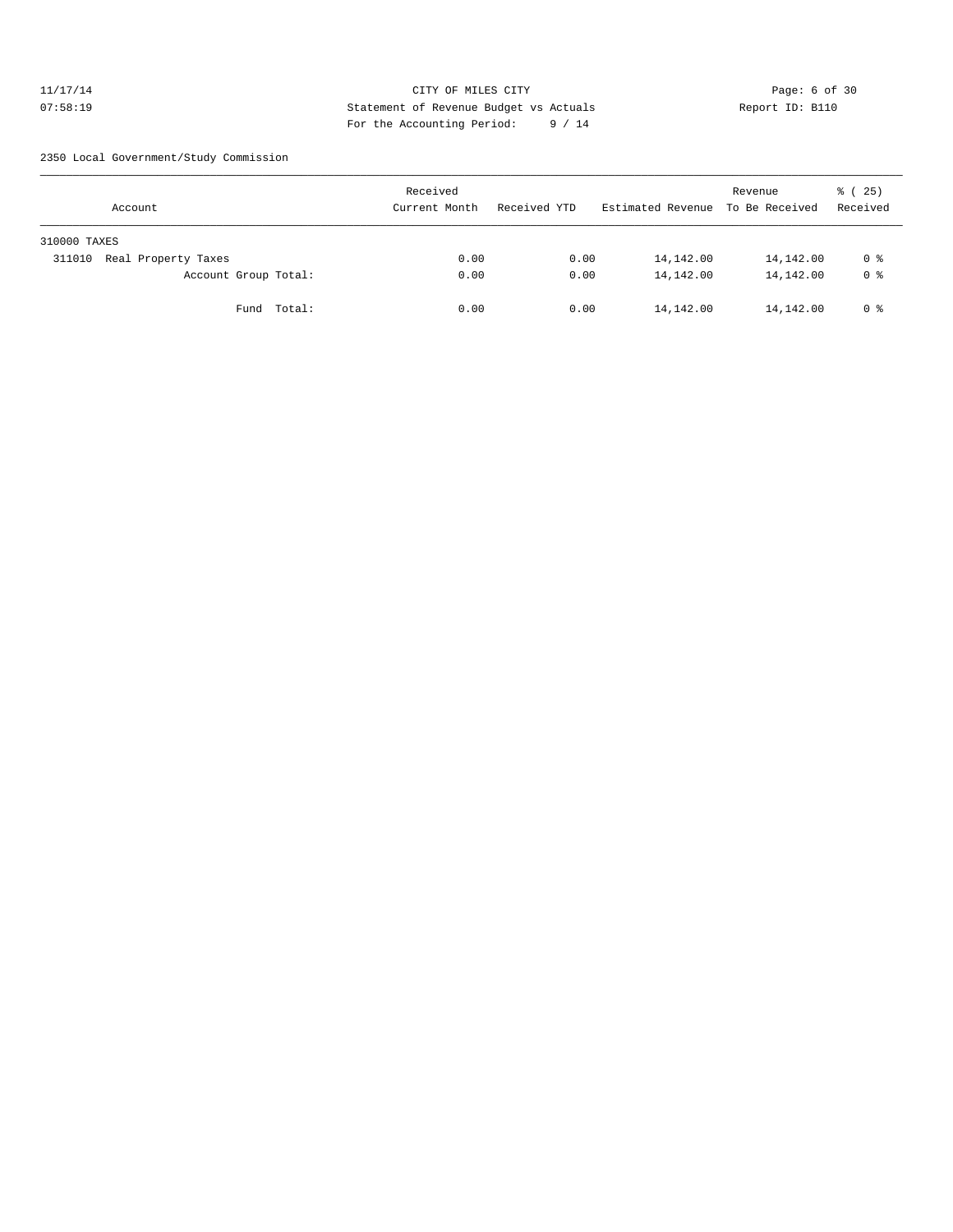## 11/17/14 CITY OF MILES CITY CHES CITY Page: 7 of 30<br>07:58:19 Statement of Revenue Budget vs Actuals Report ID: B110 07:58:19 Statement of Revenue Budget vs Actuals Report ID: B110 For the Accounting Period: 9 / 14

2372 Permissive Medical Levy

|              | Account                                | Received<br>Current Month | Received YTD | Estimated Revenue | Revenue<br>To Be Received | 25)<br>ී (<br>Received |
|--------------|----------------------------------------|---------------------------|--------------|-------------------|---------------------------|------------------------|
| 310000 TAXES |                                        |                           |              |                   |                           |                        |
| 311010       | Real Property Taxes                    | 499.50                    | 1,992.40     | 162,064.00        | 160,071.60                | 1 %                    |
| 311020       | Personal Property Taxes                | 7.23                      | 74.82        | 0.00              | $-74.82$                  | $***$ 8                |
| 312000       | Penalty & Interest on Delinquent Taxes | 10.47                     | 37.96        | 0.00              | $-37.96$                  | $***$ $\approx$        |
|              | Account Group Total:                   | 517.20                    | 2,105.18     | 162,064.00        | 159,958.82                | 1 <sup>°</sup>         |
|              | Total:<br>Fund                         | 517.20                    | 2,105.18     | 162,064.00        | 159,958.82                | $1 \circ$              |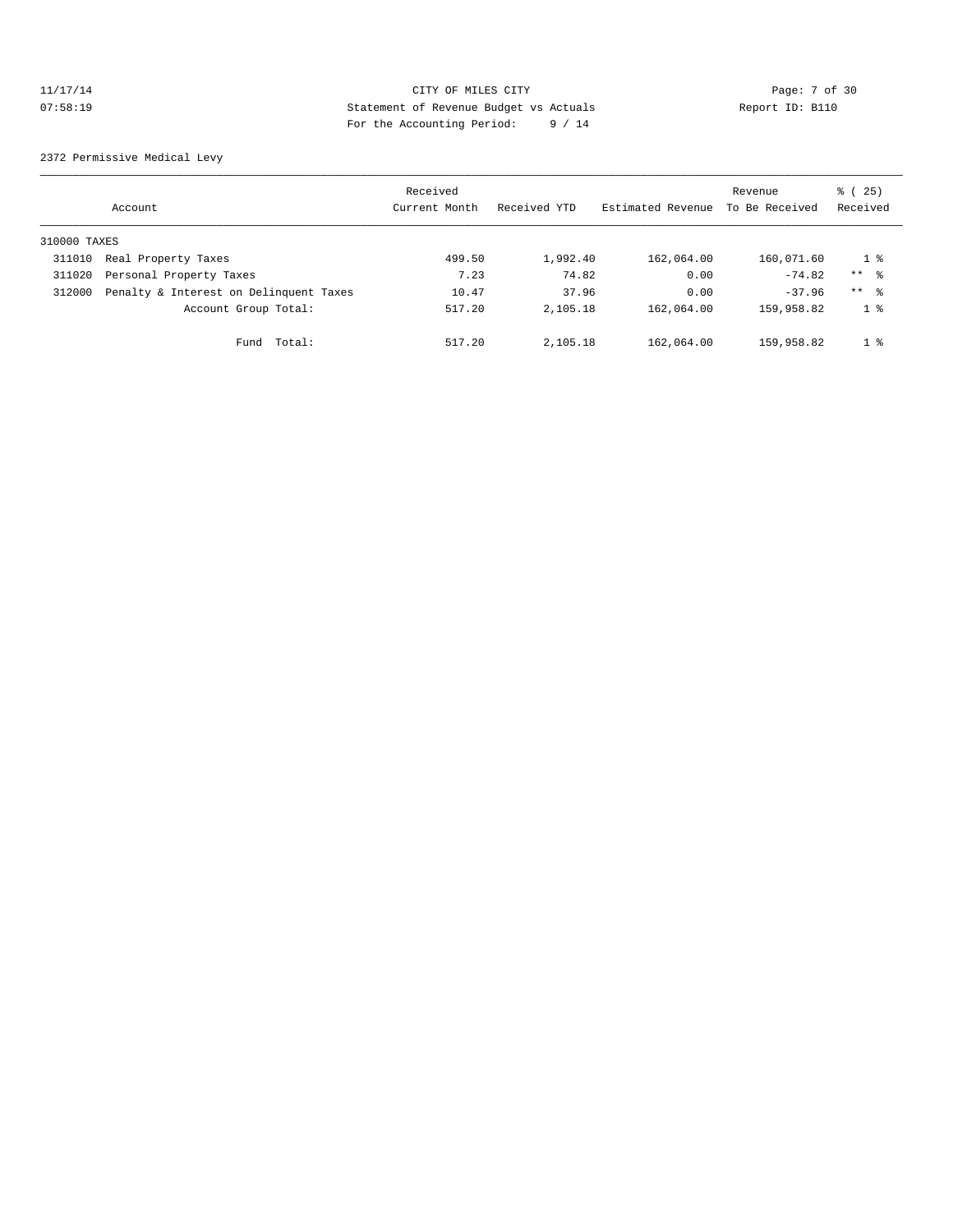## 11/17/14 CITY OF MILES CITY Page: 8 of 30 07:58:19 Statement of Revenue Budget vs Actuals Report ID: B110 For the Accounting Period: 9 / 14

#### 2394 BUILDING CODE ENFORCEMENT

| Account                              | Received<br>Current Month | Received YTD | Estimated Revenue | Revenue<br>To Be Received | 8 (25)<br>Received |
|--------------------------------------|---------------------------|--------------|-------------------|---------------------------|--------------------|
| 320000 LICENSES AND PERMITS          |                           |              |                   |                           |                    |
| Building & Related Permits<br>323010 | 5,645.18                  | 11,899.33    | 75,000.00         | 63,100.67                 | $16*$              |
| Account Group Total:                 | 5,645.18                  | 11,899.33    | 75,000.00         | 63,100.67                 | $16*$              |
| Fund Total:                          | 5,645.18                  | 11,899.33    | 75,000.00         | 63,100.67                 | $16*$              |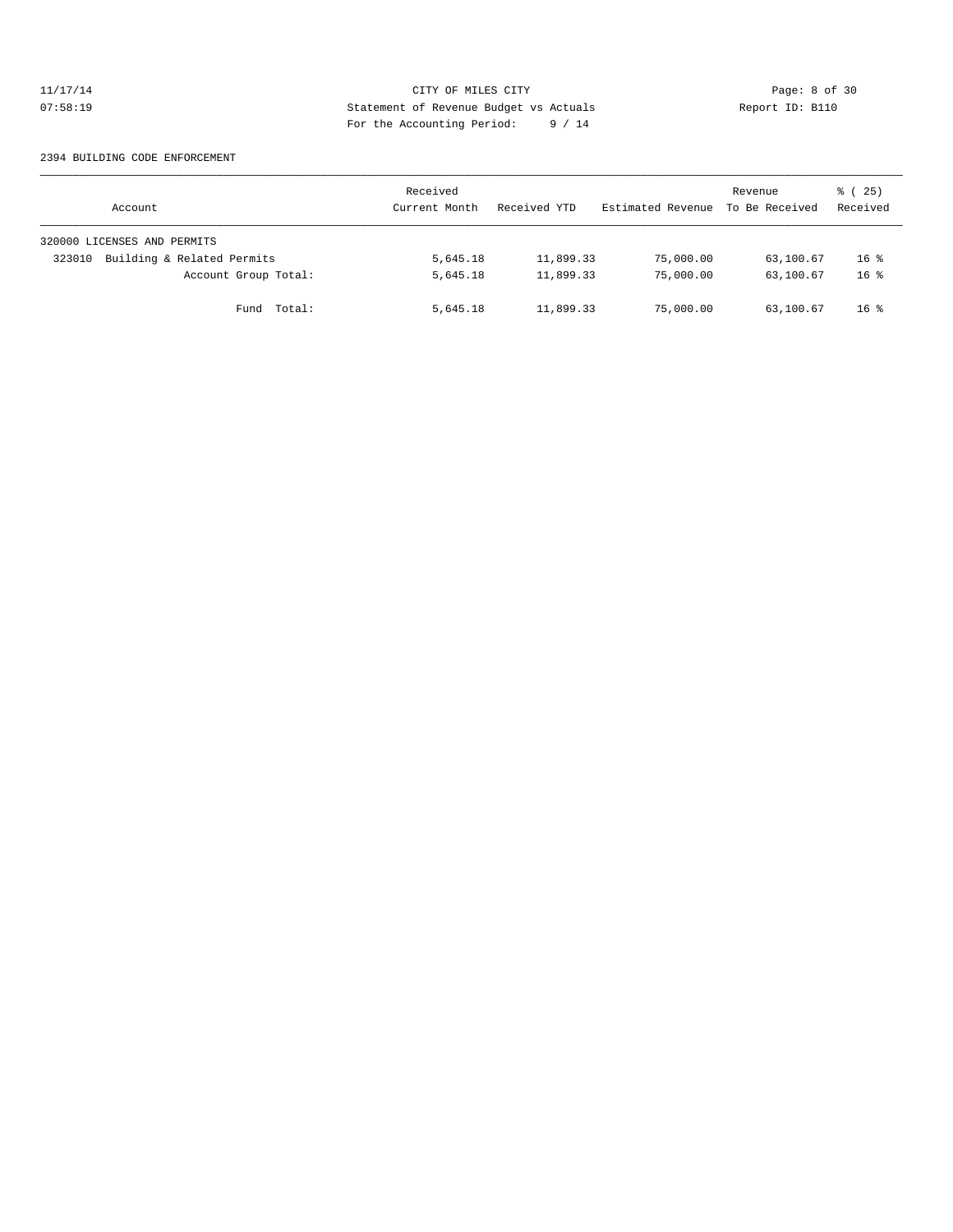## 11/17/14 CITY OF MILES CITY CHES CONTRACT Page: 9 of 30<br>07:58:19 Statement of Revenue Budget vs Actuals Report ID: B110<br>2011 Por the Accumulate Deviced: 2011 07:58:19 Statement of Revenue Budget vs Actuals Report ID: B110 For the Accounting Period: 9 / 14

2400 LTG M D#165-(Gen City)

|        |                                          | Received      |              |                   | Revenue        | % (25)         |
|--------|------------------------------------------|---------------|--------------|-------------------|----------------|----------------|
|        | Account                                  | Current Month | Received YTD | Estimated Revenue | To Be Received | Received       |
|        | 360000 MISCELLANEOUS REVENUE             |               |              |                   |                |                |
| 363010 | Maintenance Assessments                  | 924.82        | 3,609.55     | 161,468.00        | 157,858.45     | 2 <sub>8</sub> |
| 363040 | Penalty & Interest on Deling Assessments | 60.70         | 212.77       | 500.00            | 287.23         | $43*$          |
|        | Account Group Total:                     | 985.52        | 3,822.32     | 161,968.00        | 158,145.68     | 2 <sub>8</sub> |
|        | 370000 INVESTMENT EARNINGS               |               |              |                   |                |                |
| 371010 | Investment Earnings                      | 0.00          | 13.85        | 100.00            | 86.15          | $14*$          |
|        | Account Group Total:                     | 0.00          | 13.85        | 100.00            | 86.15          | $14*$          |
|        | Total:<br>Fund                           | 985.52        | 3,836.17     | 162,068.00        | 158,231.83     | 2 <sub>8</sub> |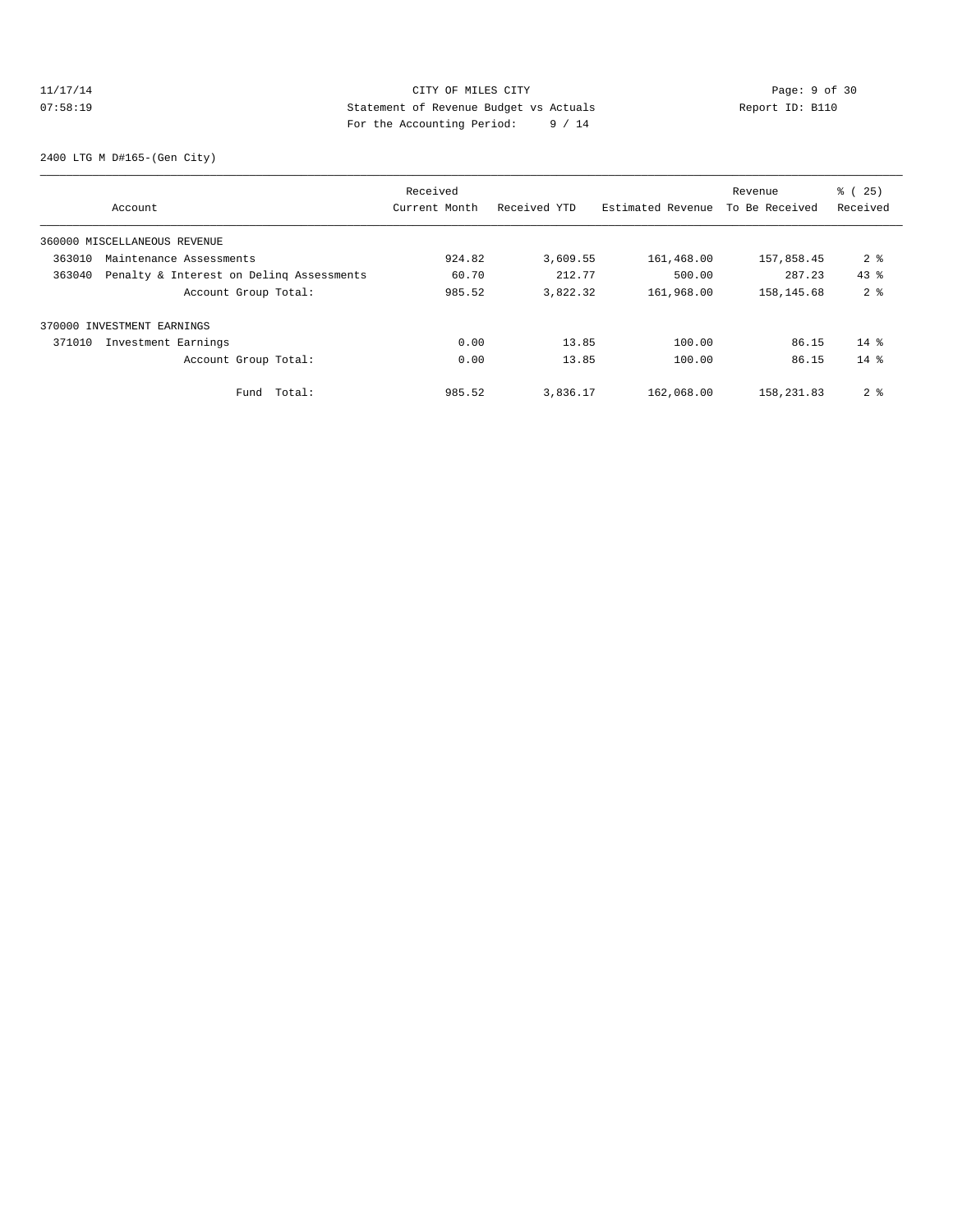# 11/17/14 Page: 10 of 30 07:58:19 Statement of Revenue Budget vs Actuals Report ID: B110 For the Accounting Period: 9 / 14

2420 LTG M D#167-(MilesAddn Etc)

|                            |                                          | Received      |              |                   | Revenue        | % (25)          |
|----------------------------|------------------------------------------|---------------|--------------|-------------------|----------------|-----------------|
|                            | Account                                  | Current Month | Received YTD | Estimated Revenue | To Be Received | Received        |
|                            | 360000 MISCELLANEOUS REVENUE             |               |              |                   |                |                 |
| 363010                     | Maintenance Assessments                  | 184.61        | 815.22       | 32,570.00         | 31,754.78      | 3 <sup>8</sup>  |
| 363040                     | Penalty & Interest on Deling Assessments | 11.26         | 43.36        | 100.00            | 56.64          | $43*$           |
|                            | Account Group Total:                     | 195.87        | 858.58       | 32,670.00         | 31,811.42      | 3%              |
| 370000 INVESTMENT EARNINGS |                                          |               |              |                   |                |                 |
| 371010                     | Investment Earnings                      | 0.00          | 2.44         | 0.00              | $-2.44$        | $***$ %         |
|                            | Account Group Total:                     | 0.00          | 2.44         | 0.00              | $-2.44$        | $***$ $\approx$ |
|                            | Total:<br>Fund                           | 195.87        | 861.02       | 32,670.00         | 31,808.98      | 3 <sup>8</sup>  |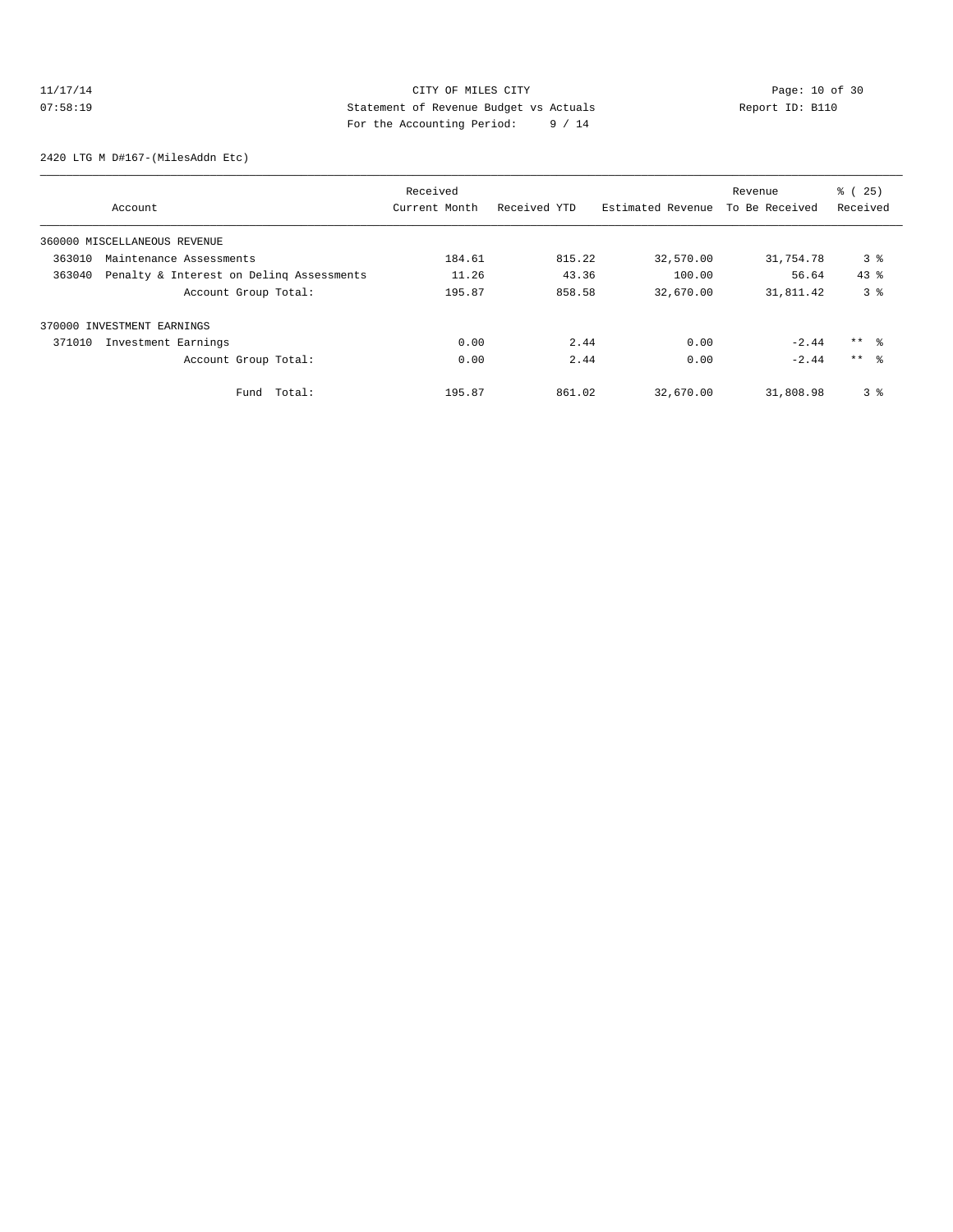# 11/17/14 Page: 11 of 30 07:58:19 Statement of Revenue Budget vs Actuals  $\sum_{n=1}^{\infty}$  Report ID: B110 For the Accounting Period: 9 / 14

2430 LTG M D#171-(Balsam Est)

|                                   |                                          | Received      |              |                   | Revenue        | % (25)          |
|-----------------------------------|------------------------------------------|---------------|--------------|-------------------|----------------|-----------------|
| Account                           |                                          | Current Month | Received YTD | Estimated Revenue | To Be Received | Received        |
| 360000 MISCELLANEOUS REVENUE      |                                          |               |              |                   |                |                 |
| 363010<br>Maintenance Assessments |                                          | 0.00          | 50.32        | 4,034.00          | 3,983.68       | 1 <sup>8</sup>  |
| 363040                            | Penalty & Interest on Deling Assessments | 0.00          | 2.51         | 0.00              | $-2.51$        | $***$ %         |
|                                   | Account Group Total:                     | 0.00          | 52.83        | 4,034.00          | 3,981.17       | 1 <sup>8</sup>  |
| 370000 INVESTMENT EARNINGS        |                                          |               |              |                   |                |                 |
| 371010<br>Investment Earnings     |                                          | 0.00          | 0.17         | 0.00              | $-0.17$        | $***$ %         |
|                                   | Account Group Total:                     | 0.00          | 0.17         | 0.00              | $-0.17$        | $***$ $\approx$ |
|                                   | Total:<br>Fund                           | 0.00          | 53.00        | 4,034.00          | 3,981.00       | 1 <sup>8</sup>  |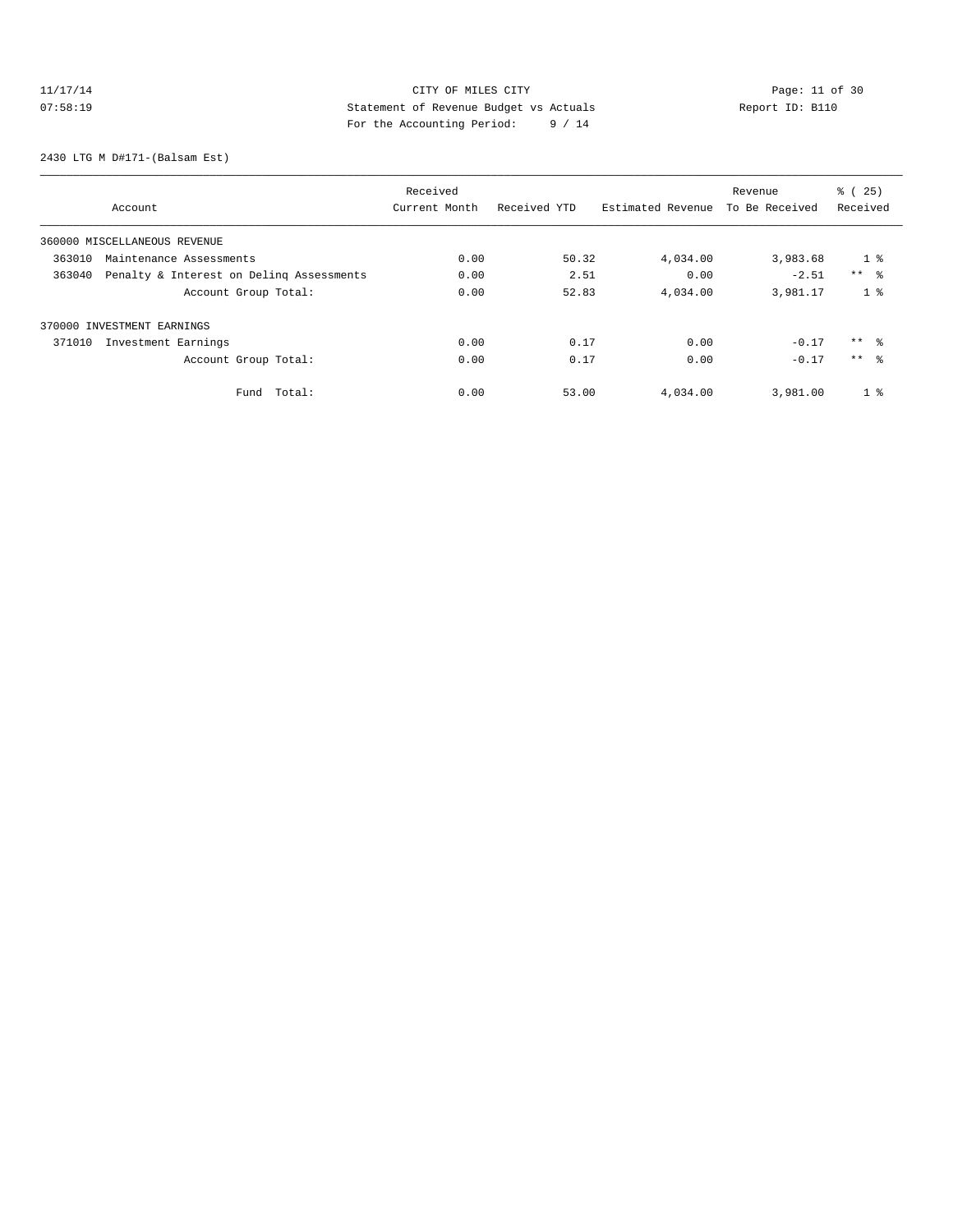# 11/17/14 Page: 12 of 30 07:58:19 Statement of Revenue Budget vs Actuals  $\sum_{n=1}^{\infty}$  Report ID: B110 For the Accounting Period: 9 / 14

2440 LTG M D#172-(Main Str)

|                                                    | Received      |              |                   | Revenue        | % (25)         |
|----------------------------------------------------|---------------|--------------|-------------------|----------------|----------------|
| Account                                            | Current Month | Received YTD | Estimated Revenue | To Be Received | Received       |
| 360000 MISCELLANEOUS REVENUE                       |               |              |                   |                |                |
| 363010<br>Maintenance Assessments                  | 0.00          | 164.58       | 19,730.00         | 19,565.42      | 1 <sup>8</sup> |
| 363040<br>Penalty & Interest on Deling Assessments | 0.00          | 8.52         | 100.00            | 91.48          | 9 <sup>8</sup> |
| Account Group Total:                               | 0.00          | 173.10       | 19,830.00         | 19,656.90      | 1 <sup>8</sup> |
| 370000 INVESTMENT EARNINGS                         |               |              |                   |                |                |
| 371010<br>Investment Earnings                      | 0.00          | 0.75         | 50.00             | 49.25          | 2 <sup>8</sup> |
| Account Group Total:                               | 0.00          | 0.75         | 50.00             | 49.25          | 2 <sup>8</sup> |
| Total:<br>Fund                                     | 0.00          | 173.85       | 19,880.00         | 19,706.15      | 1 <sup>8</sup> |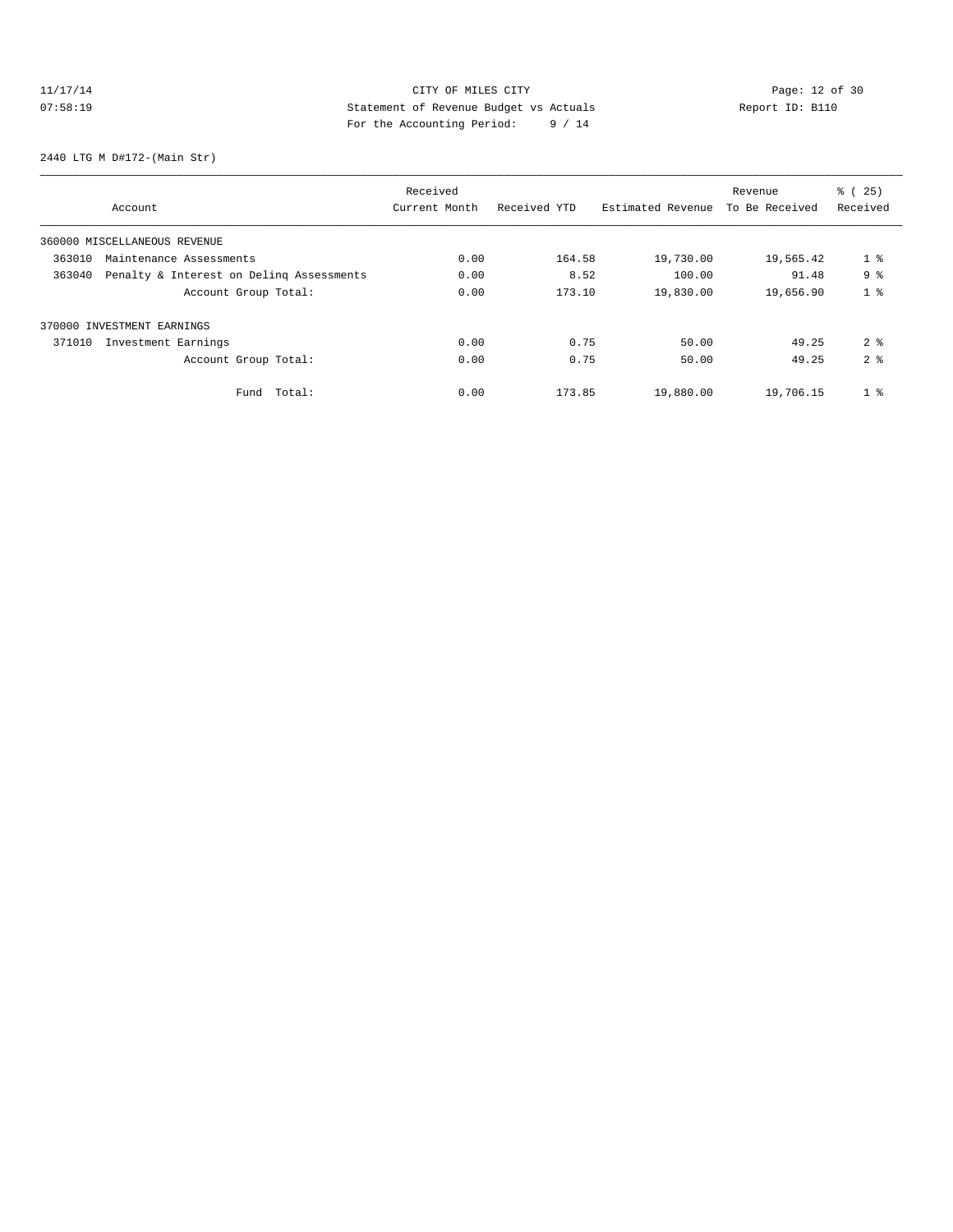# 11/17/14 Page: 13 of 30 07:58:19 Statement of Revenue Budget vs Actuals Report ID: B110 For the Accounting Period: 9 / 14

2450 LTG M D#195-(SG-Trico)

|                                                    | Received      |              |                   | Revenue        | % (25)          |
|----------------------------------------------------|---------------|--------------|-------------------|----------------|-----------------|
| Account                                            | Current Month | Received YTD | Estimated Revenue | To Be Received | Received        |
| 360000 MISCELLANEOUS REVENUE                       |               |              |                   |                |                 |
| 363010<br>Maintenance Assessments                  | 54.08         | 512.25       | 6,498.00          | 5,985.75       | 8 %             |
| 363040<br>Penalty & Interest on Deling Assessments | 3.30          | 42.33        | 0.00              | $-42.33$       | $***$ $ -$      |
| Account Group Total:                               | 57.38         | 554.58       | 6,498.00          | 5,943.42       | 9%              |
| 370000 INVESTMENT EARNINGS                         |               |              |                   |                |                 |
| 371010<br>Investment Earnings                      | 0.00          | 0.40         | 0.00              | $-0.40$        | $***$ 8         |
| Account Group Total:                               | 0.00          | 0.40         | 0.00              | $-0.40$        | $***$ $\approx$ |
| Total:<br>Fund                                     | 57.38         | 554.98       | 6,498.00          | 5,943.02       | 9%              |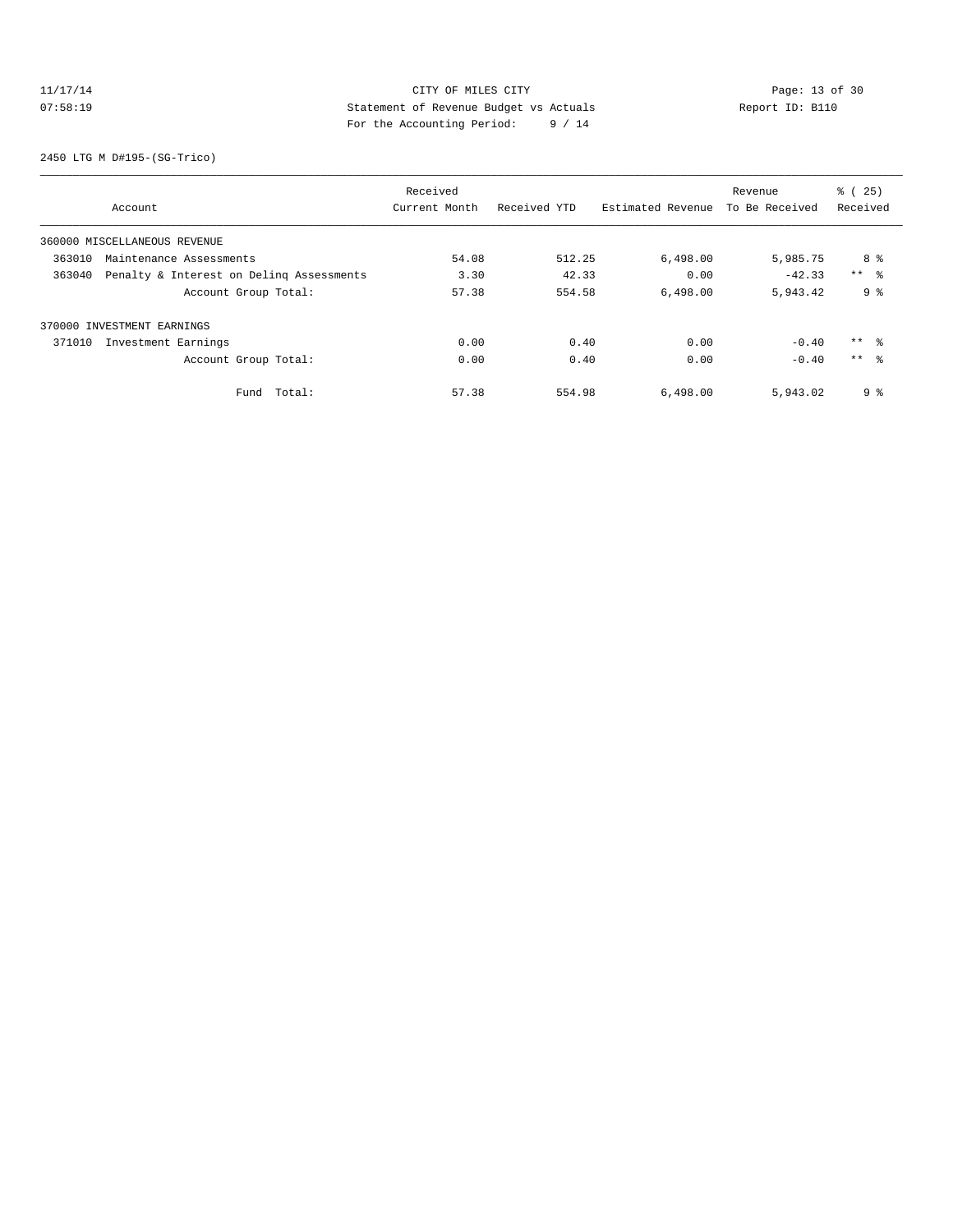## 11/17/14 Page: 14 of 30 07:58:19 Statement of Revenue Budget vs Actuals  $\sum_{n=1}^{\infty}$  Report ID: B110 For the Accounting Period: 9 / 14

2470 LTG M D#202-(SG-MDU&NV)

|        |                                          | Received      |              |                   | Revenue        | % (25)          |
|--------|------------------------------------------|---------------|--------------|-------------------|----------------|-----------------|
|        | Account                                  | Current Month | Received YTD | Estimated Revenue | To Be Received | Received        |
|        | 360000 MISCELLANEOUS REVENUE             |               |              |                   |                |                 |
| 363010 | Maintenance Assessments                  | 0.00          | 170.68       | 7,736.00          | 7,565.32       | 2 <sup>8</sup>  |
| 363040 | Penalty & Interest on Deling Assessments | 0.00          | 7.91         | 10.00             | 2.09           | 79 %            |
|        | Account Group Total:                     | 0.00          | 178.59       | 7,746.00          | 7.567.41       | 2 <sup>8</sup>  |
|        | 370000 INVESTMENT EARNINGS               |               |              |                   |                |                 |
| 371010 | Investment Earnings                      | 0.00          | 0.59         | 0.00              | $-0.59$        | $***$ $\approx$ |
|        | Account Group Total:                     | 0.00          | 0.59         | 0.00              | $-0.59$        | $***$ $\approx$ |
|        | Total:<br>Fund                           | 0.00          | 179.18       | 7,746.00          | 7,566.82       | 2 <sup>°</sup>  |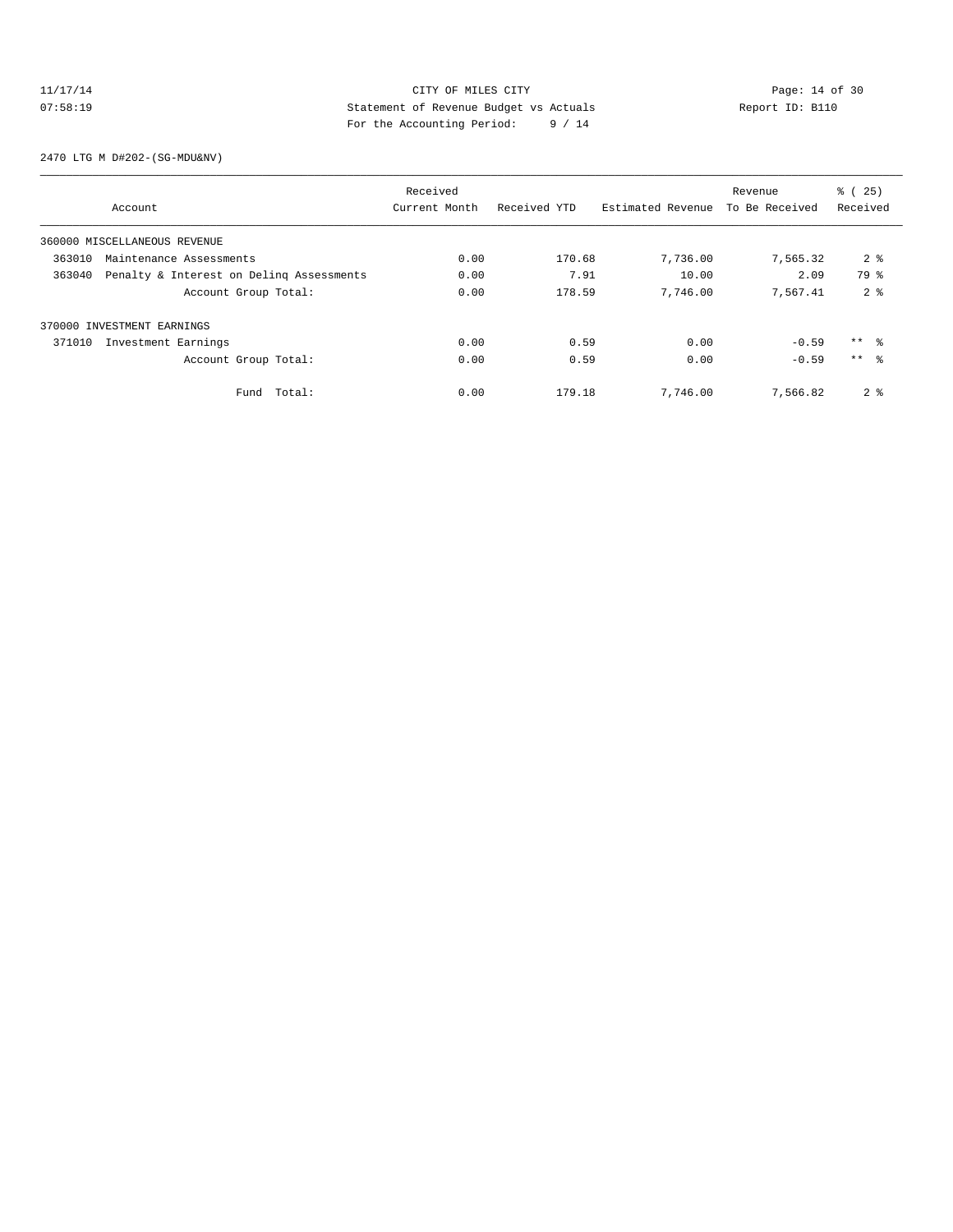## 11/17/14 Page: 15 of 30 07:58:19 Statement of Revenue Budget vs Actuals Report ID: B110 For the Accounting Period: 9 / 14

2480 LTG M M#173-(Milestown Estates)

|                                                    |        | Received      |              |                   | Revenue        | % (25)          |
|----------------------------------------------------|--------|---------------|--------------|-------------------|----------------|-----------------|
| Account                                            |        | Current Month | Received YTD | Estimated Revenue | To Be Received | Received        |
| 360000 MISCELLANEOUS REVENUE                       |        |               |              |                   |                |                 |
| 363010<br>Maintenance Assessments                  |        | 13.54         | 31.72        | 1,678.00          | 1,646.28       | 2 <sup>8</sup>  |
| Penalty & Interest on Deling Assessments<br>363040 |        | 0.83          | 1.78         | 0.00              | $-1.78$        | $***$ $\approx$ |
| Account Group Total:                               |        | 14.37         | 33.50        | 1,678.00          | 1,644.50       | 2 <sup>8</sup>  |
| 370000 INVESTMENT EARNINGS                         |        |               |              |                   |                |                 |
| 371010<br>Investment Earnings                      |        | 0.00          | 0.32         | 0.00              | $-0.32$        | $***$ %         |
| Account Group Total:                               |        | 0.00          | 0.32         | 0.00              | $-0.32$        | $***$ $\approx$ |
| Fund                                               | Total: | 14.37         | 33.82        | 1,678.00          | 1,644.18       | 2 <sub>8</sub>  |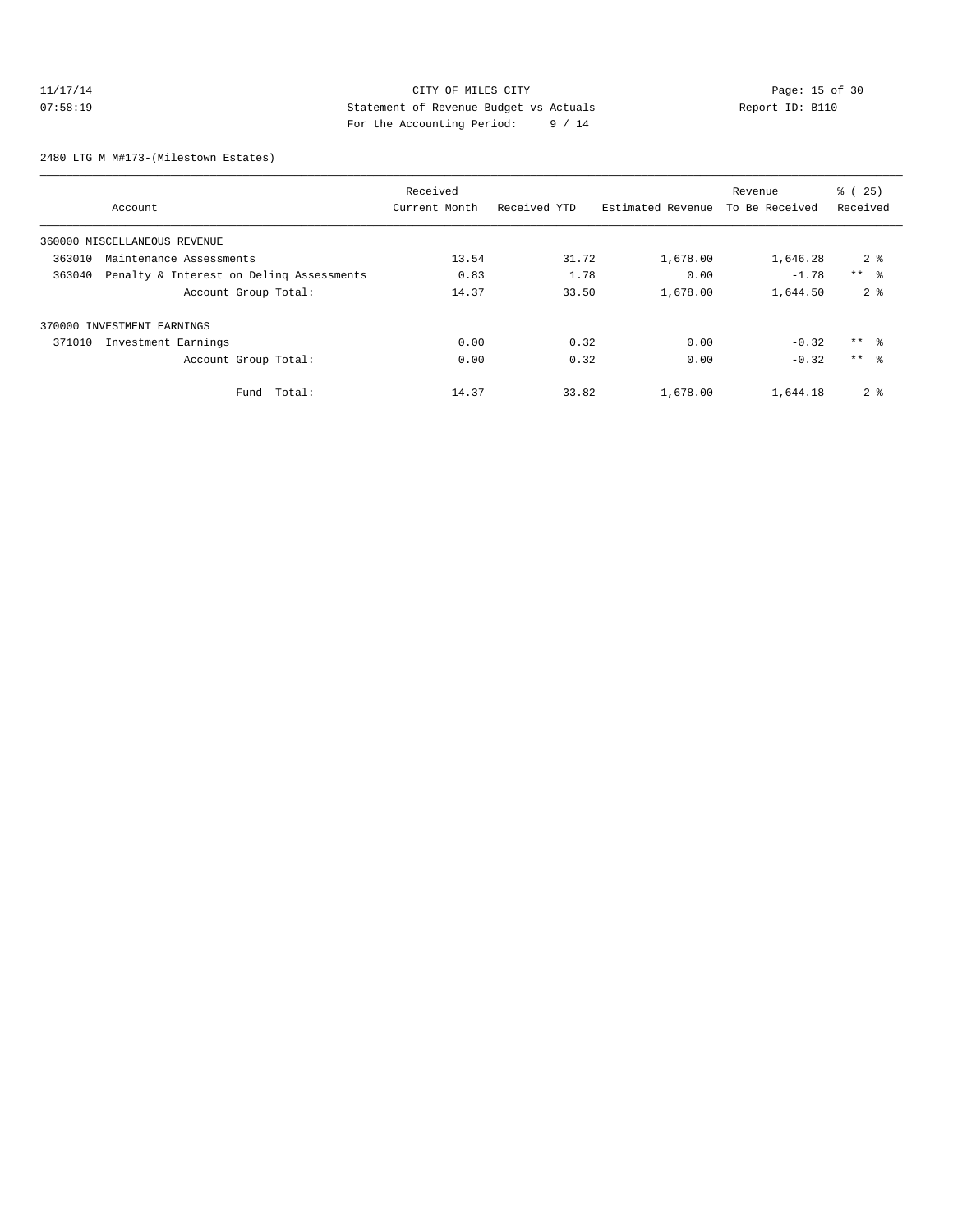# 11/17/14 Page: 16 of 30 07:58:19 Statement of Revenue Budget vs Actuals  $\sum_{n=1}^{\infty}$  Report ID: B110 For the Accounting Period: 9 / 14

2510 STR MAINT DIST #204

| Account                                            | Received<br>Current Month | Received YTD | Estimated Revenue | Revenue<br>To Be Received | % (25)<br>Received |
|----------------------------------------------------|---------------------------|--------------|-------------------|---------------------------|--------------------|
| 360000 MISCELLANEOUS REVENUE                       |                           |              |                   |                           |                    |
| 363010<br>Maintenance Assessments                  | 4,867.18                  | 21,864.23    | 945, 359.00       | 923, 494. 77              | 2 <sup>8</sup>     |
| Penalty & Interest on Deling Assessments<br>363040 | 296.95                    | 1,337.87     | 1,000.00          | $-337.87$                 | $134$ %            |
| Account Group Total:                               | 5, 164. 13                | 23, 202.10   | 946,359.00        | 923,156.90                | 2 <sup>8</sup>     |
| 370000 INVESTMENT EARNINGS                         |                           |              |                   |                           |                    |
| 371010<br>Investment Earnings                      | 0.00                      | 95.14        | 400.00            | 304.86                    | $24$ $%$           |
| Account Group Total:                               | 0.00                      | 95.14        | 400.00            | 304.86                    | $24$ $%$           |
| 380000 OTHER FINANCING SOURCES                     |                           |              |                   |                           |                    |
| 383000<br>Interfund Operating Transfer             | 0.00                      | 0.00         | 87, 274.00        | 87,274.00                 | 0 <sup>8</sup>     |
| Account Group Total:                               | 0.00                      | 0.00         | 87, 274.00        | 87,274.00                 | 0 <sup>8</sup>     |
| Total:<br>Fund                                     | 5, 164. 13                | 23, 297. 24  | 1,034,033.00      | 1,010,735.76              | 2 <sup>8</sup>     |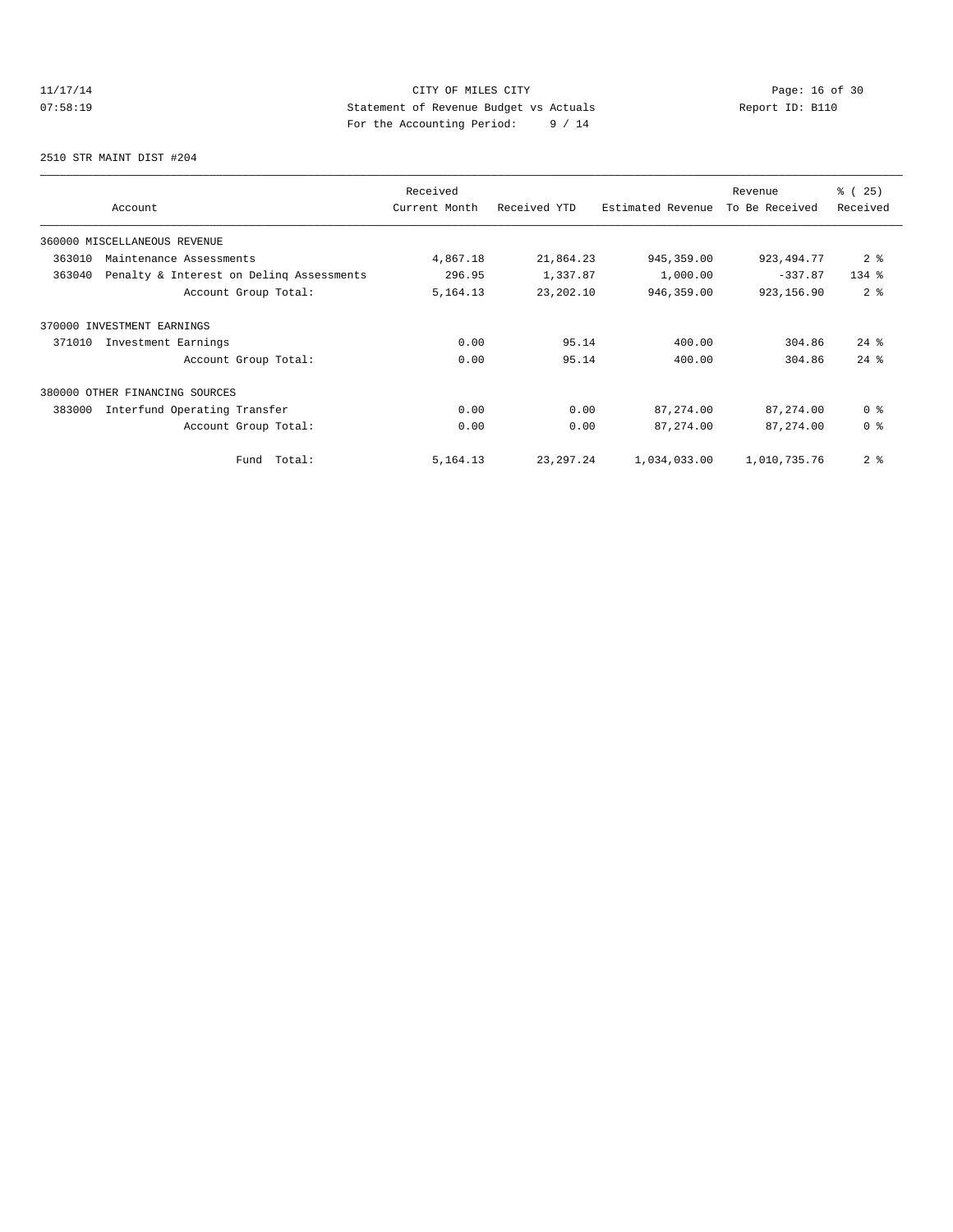# 11/17/14 Page: 17 of 30 07:58:19 Statement of Revenue Budget vs Actuals Report ID: B110<br>Report ID: B110 For the Accounting Period: 9 / 14

#### 2520 STR MAINT DIST #205

| Account                                            | Received<br>Current Month | Received YTD | Estimated Revenue | Revenue<br>To Be Received | % (25)<br>Received      |
|----------------------------------------------------|---------------------------|--------------|-------------------|---------------------------|-------------------------|
|                                                    |                           |              |                   |                           |                         |
| 330000 INTERGOVERNMENTAL REVENUES                  |                           |              |                   |                           |                         |
| 334001<br>CTEP-SRTS- Safe route to school          | 0.00                      | 0.00         | 256,053.00        | 256,053.00                | 0 <sup>8</sup>          |
| Account Group Total:                               | 0.00                      | 0.00         | 256,053.00        | 256,053.00                | 0 <sup>8</sup>          |
| 360000 MISCELLANEOUS REVENUE                       |                           |              |                   |                           |                         |
| 363010<br>Maintenance Assessments                  | 1,766.29                  | 6,253.96     | 247,584.00        | 241,330.04                | 3%                      |
| Penalty & Interest on Deling Assessments<br>363040 | 135.61                    | 363.61       | 1,000.00          | 636.39                    | 36%                     |
| Account Group Total:                               | 1,901.90                  | 6,617.57     | 248,584.00        | 241,966.43                | 3 <sup>8</sup>          |
| 370000 INVESTMENT EARNINGS                         |                           |              |                   |                           |                         |
| 371010<br>Investment Earnings                      | 0.00                      | 68.33        | 400.00            | 331.67                    | $17*$                   |
| Account Group Total:                               | 0.00                      | 68.33        | 400.00            | 331.67                    | $17*$                   |
| 380000 OTHER FINANCING SOURCES                     |                           |              |                   |                           |                         |
| Interfund Operating Transfer<br>383000             | 0.00                      | 0.00         | 87,274.00         | 87,274.00                 | 0 <sup>8</sup>          |
| Account Group Total:                               | 0.00                      | 0.00         | 87, 274, 00       | 87, 274, 00               | $0 \text{ }$ $\text{ }$ |
| Fund Total:                                        | 1,901.90                  | 6,685.90     | 592, 311.00       | 585,625.10                | 1 <sup>8</sup>          |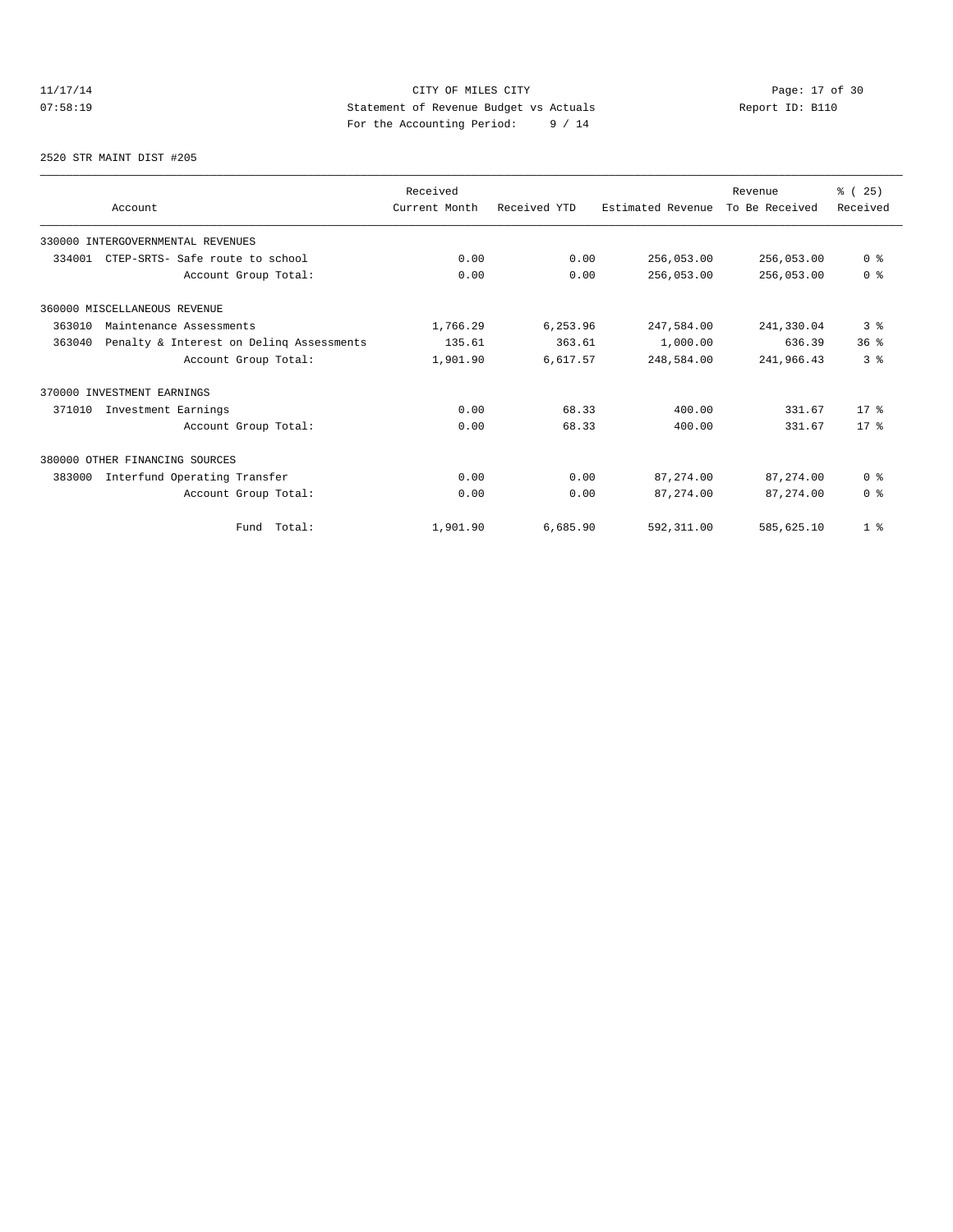## 11/17/14 Page: 18 of 30 07:58:19 COMPRESS Statement of Revenue Budget vs Actuals Report ID: B110 For the Accounting Period: 9 / 14

2540 STR MAINT DIST#207-(MILESTOWN ESTATES)

|        |                                          | Received      |              |                   | Revenue        | % (25)     |
|--------|------------------------------------------|---------------|--------------|-------------------|----------------|------------|
|        | Account                                  | Current Month | Received YTD | Estimated Revenue | To Be Received | Received   |
|        | 360000 MISCELLANEOUS REVENUE             |               |              |                   |                |            |
| 363010 | Maintenance Assessments                  | 71.91         | 168.51       | 4,297.00          | 4,128.49       | $4\degree$ |
| 363040 | Penalty & Interest on Deling Assessments | 4.39          | 9.46         | 0.00              | $-9.46$        | $***$ %    |
|        | Account Group Total:                     | 76.30         | 177.97       | 4,297.00          | 4,119.03       | $4\degree$ |
|        | 370000 INVESTMENT EARNINGS               |               |              |                   |                |            |
| 371010 | Investment Earnings                      | 0.00          | 0.67         | 0.00              | $-0.67$        | $***$ 8    |
|        | Account Group Total:                     | 0.00          | 0.67         | 0.00              | $-0.67$        | $***$ %    |
|        | Total:<br>Fund                           | 76.30         | 178.64       | 4,297.00          | 4,118.36       | $4\degree$ |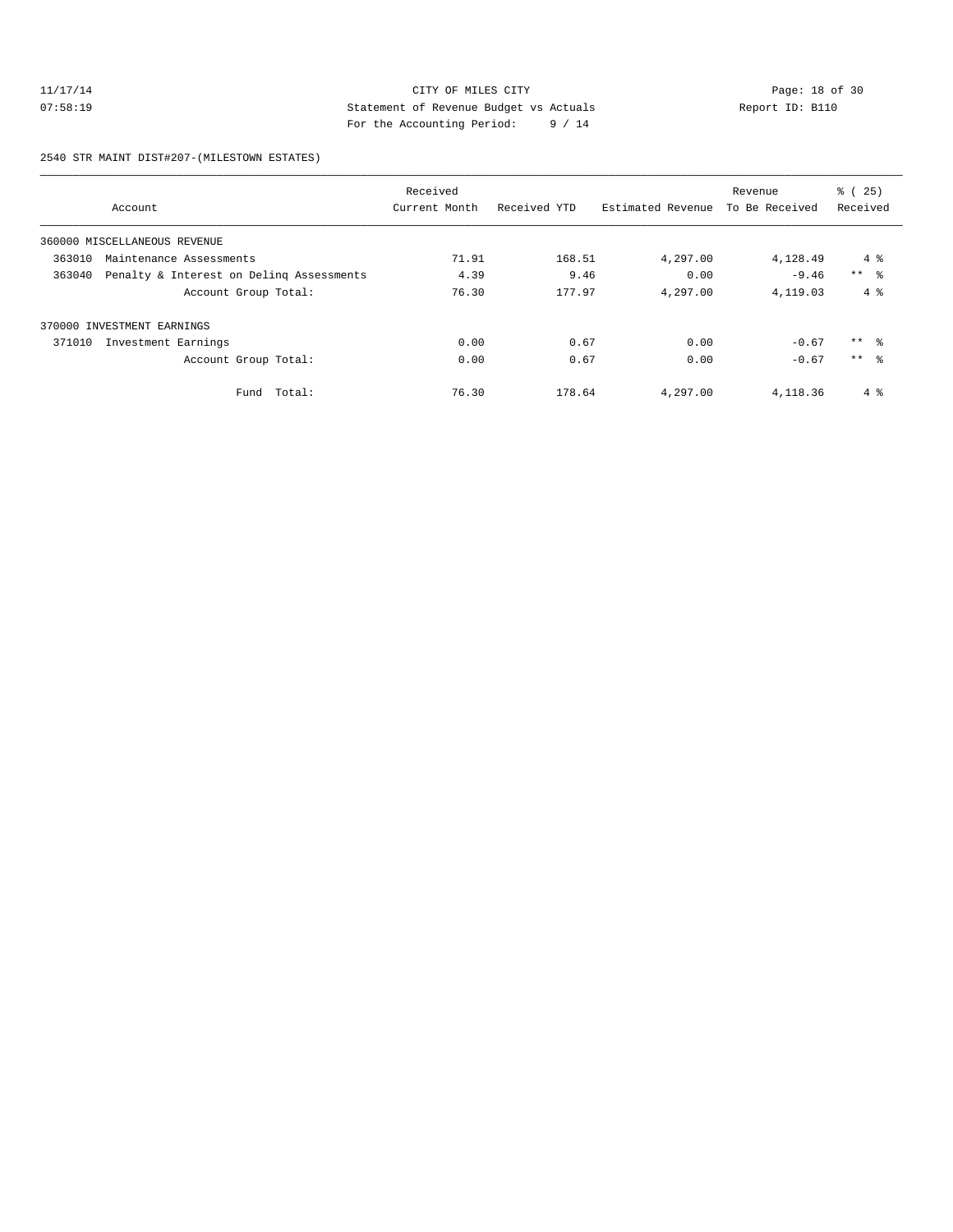# 11/17/14 Page: 19 of 30<br>
21/17/14 Page: 19 of 30<br>
21/17/14 Page: 19 of 30<br>
21/17/14 Page: 19 of 30<br>
21/17/14 Page: 19 of 30<br>
21/17/14 Page: 19 of 30<br>
21/17/14 Page: 19 of 30<br>
21/17/14 Page: 19 of 30<br>
21/17/14 Page: 19 of 3 07:58:19 Statement of Revenue Budget vs Actuals Report ID: B110 For the Accounting Period: 9 / 14

2820 GAS TAX

| Account                              | Received<br>Current Month | Received YTD | Estimated Revenue | Revenue<br>To Be Received | % (25)<br>Received |
|--------------------------------------|---------------------------|--------------|-------------------|---------------------------|--------------------|
| 330000 INTERGOVERNMENTAL REVENUES    |                           |              |                   |                           |                    |
| Gasoline Tax Apportionment<br>335040 | 15,056.44                 | 45,169.33    | 180,677.00        | 135,507.67                | $25$ $\frac{6}{3}$ |
| Account Group Total:                 | 15,056.44                 | 45, 169. 33  | 180,677.00        | 135,507.67                | $25$ $%$           |
| Fund Total:                          | 15,056.44                 | 45,169.33    | 180,677.00        | 135,507.67                | $25$ %             |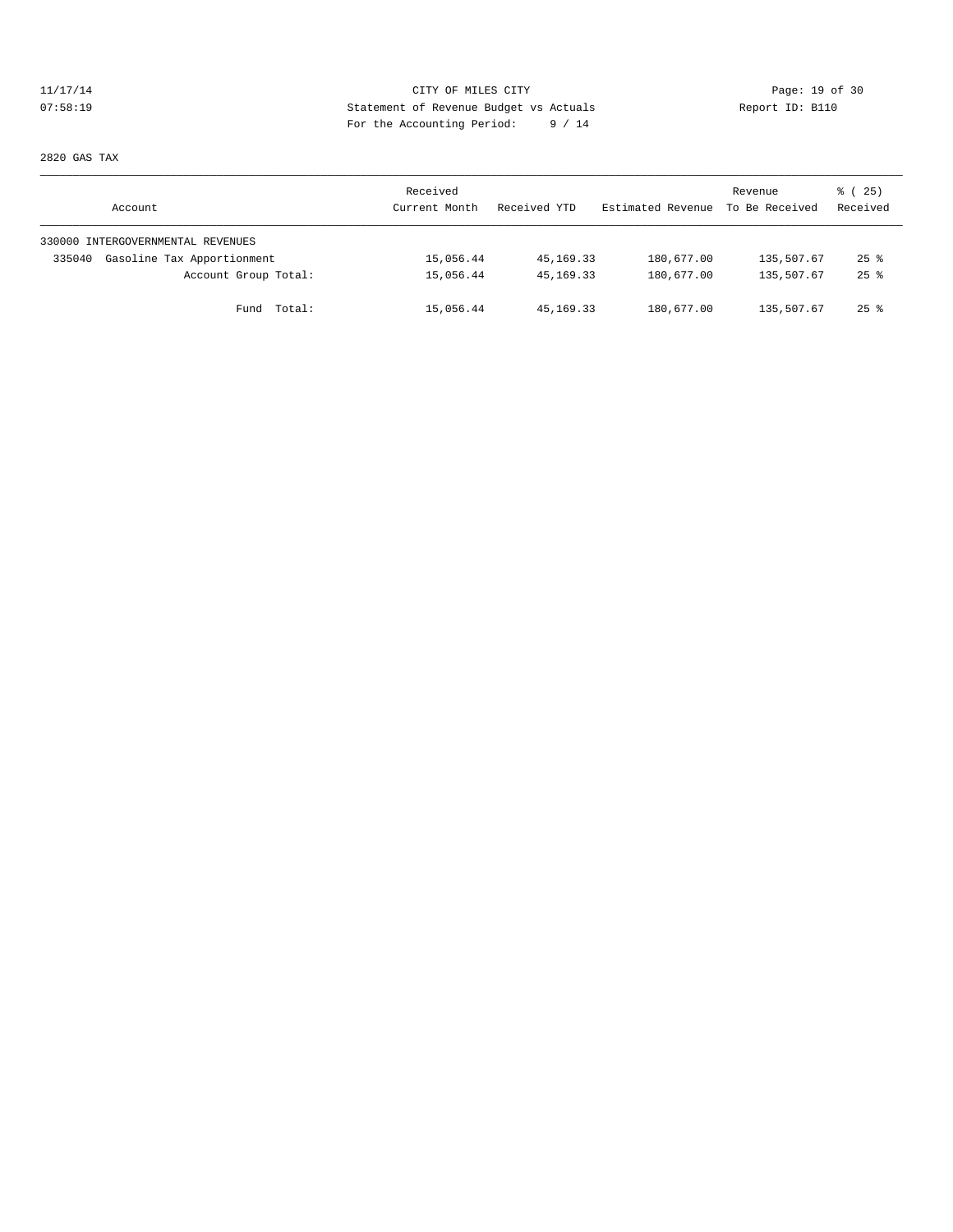# 11/17/14 Page: 20 of 30<br>
20 O7:58:19 CITY OF MILES CITY<br>
20 O7:58:19 Statement of Revenue Budget vs Actuals<br>
20 Of 30<br>
20 Of 30<br>
20 OF 30<br>
20 OF 30<br>
20 OF 30 07:58:19 Statement of Revenue Budget vs Actuals Report ID: B110 For the Accounting Period: 9 / 14

#### 2850 911 EMERGENCY

|        |                                   |        | Received      |              |                   | Revenue        | % (25)          |
|--------|-----------------------------------|--------|---------------|--------------|-------------------|----------------|-----------------|
|        | Account                           |        | Current Month | Received YTD | Estimated Revenue | To Be Received | Received        |
|        | 330000 INTERGOVERNMENTAL REVENUES |        |               |              |                   |                |                 |
| 335080 | Basic 911 Funds                   |        | 11,421.91     | 11,421.91    | 64,000.00         | 52,578.09      | 18 <sup>°</sup> |
| 335081 | Enhanced 911 Funds                |        | 11,421.91     | 11,421.91    | 64,000.00         | 52,578.09      | 18 %            |
| 335082 | 911 - WIRELESS FUNDS              |        | 42,446.41     | 42,446.41    | 77,000.00         | 34,553.59      | 55 <sup>8</sup> |
|        | Account Group Total:              |        | 65,290.23     | 65,290.23    | 205,000.00        | 139,709.77     | 328             |
|        | 370000 INVESTMENT EARNINGS        |        |               |              |                   |                |                 |
| 371010 | Investment Earnings               |        | 0.00          | 30.82        | 300.00            | 269.18         | $10*$           |
|        | Account Group Total:              |        | 0.00          | 30.82        | 300.00            | 269.18         | 10 <sup>8</sup> |
|        | Fund                              | Total: | 65,290.23     | 65,321.05    | 205,300.00        | 139,978.95     | 328             |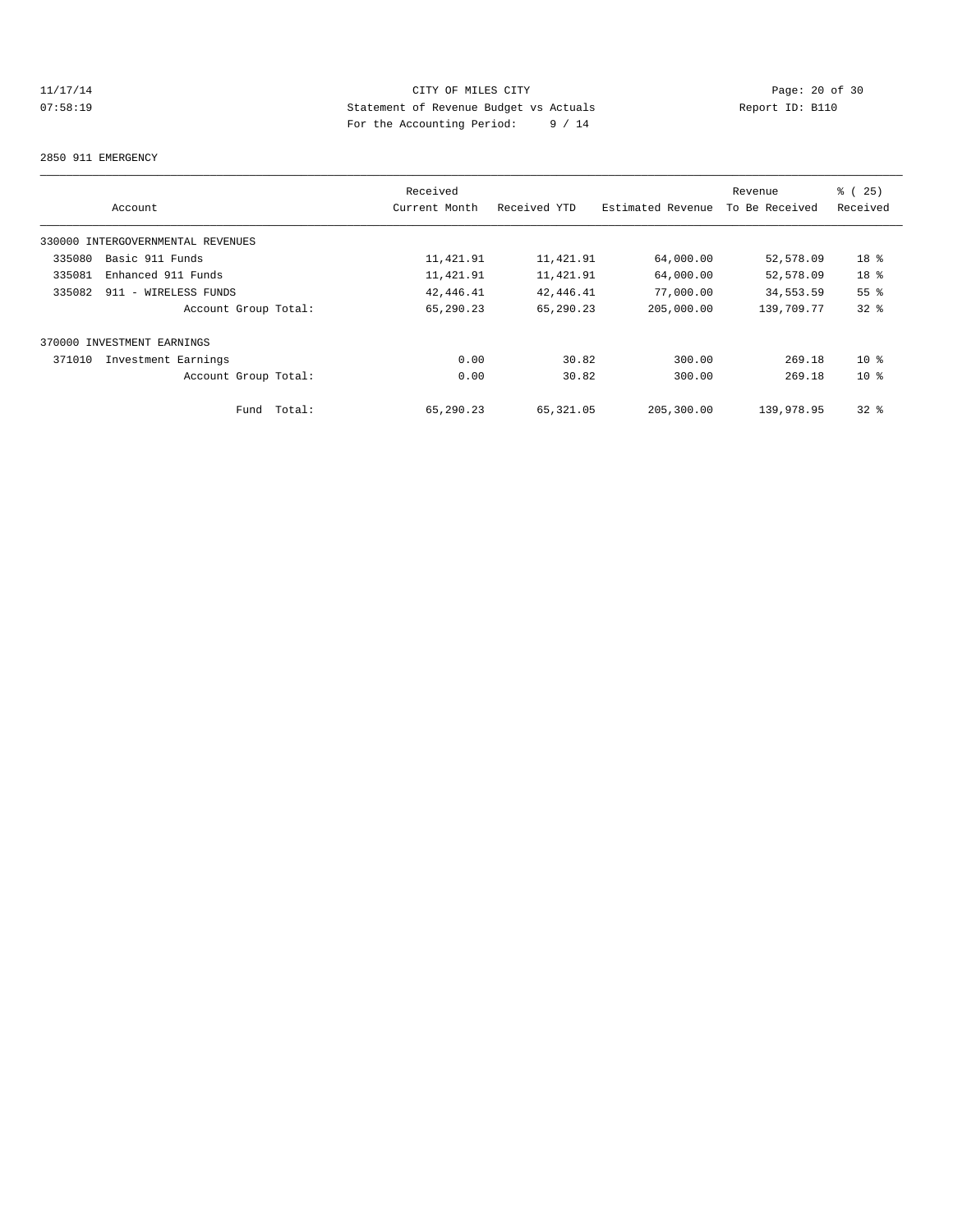# 11/17/14 Page: 21 of 30 07:58:19 Statement of Revenue Budget vs Actuals Report ID: B110 For the Accounting Period: 9 / 14

#### 2880 LIBRARY GRANTS

|        | Account                           |        | Received<br>Current Month | Received YTD | Estimated Revenue | Revenue<br>To Be Received | % (25)<br>Received |
|--------|-----------------------------------|--------|---------------------------|--------------|-------------------|---------------------------|--------------------|
|        | 330000 INTERGOVERNMENTAL REVENUES |        |                           |              |                   |                           |                    |
| 334100 | Library - State Aid               |        | 5,398.69                  | 5,398.69     | 5,398.00          | $-0.69$                   | $100*$             |
| 334105 | Sagebrush Fed/Coal Sev Tax        |        | 0.00                      | 0.00         | 6, 160.00         | 6, 160.00                 | 0 <sup>8</sup>     |
| 334107 | Humanities Montana Grant          |        | 0.00                      | 0.00         | 2,000.00          | 2,000.00                  | 0 <sup>8</sup>     |
|        | Account Group Total:              |        | 5,398.69                  | 5,398.69     | 13,558.00         | 8,159.31                  | $40*$              |
|        | Fund                              | Total: | 5,398.69                  | 5,398.69     | 13,558.00         | 8,159.31                  | $40*$              |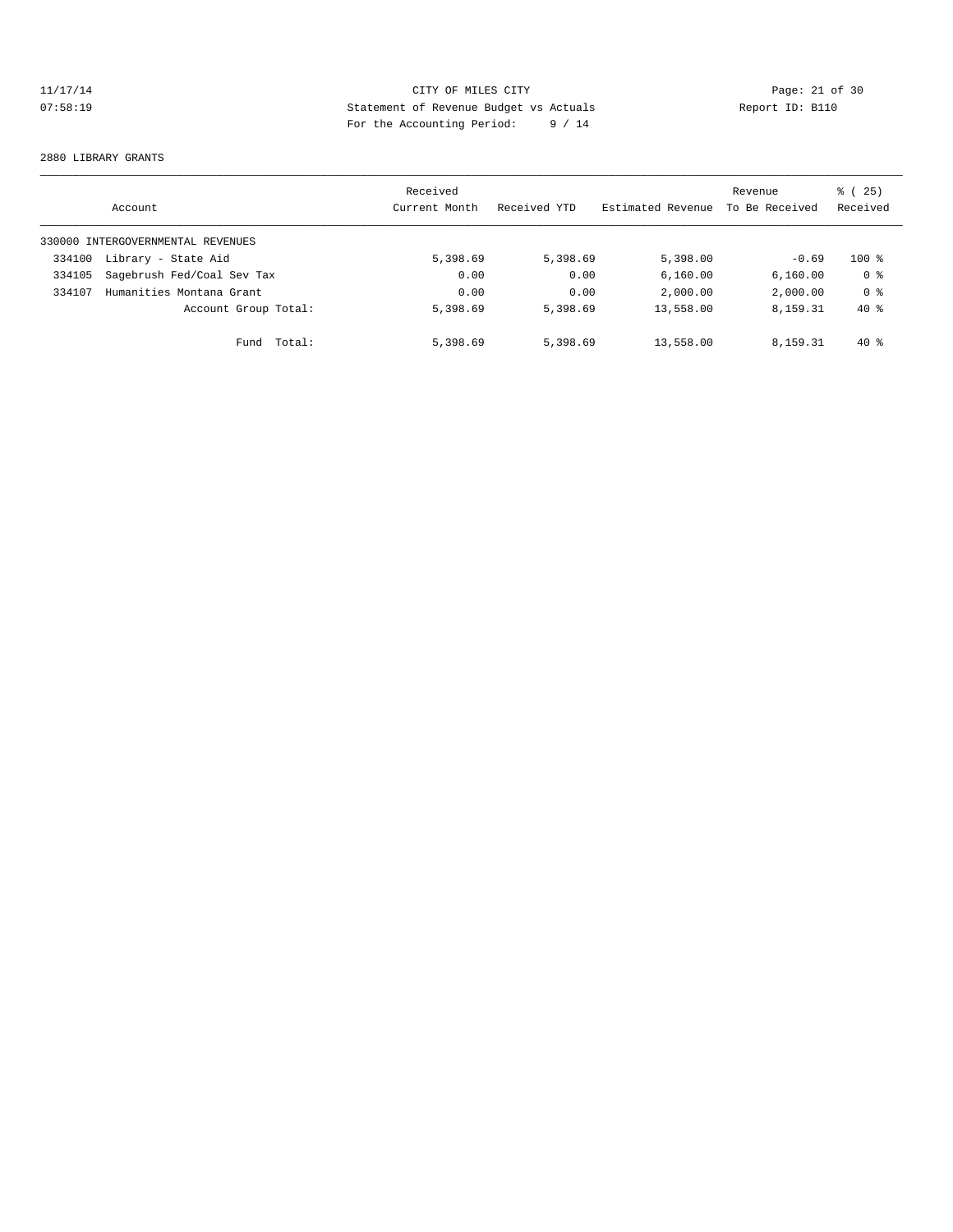# 11/17/14 Page: 22 of 30 07:58:19 Statement of Revenue Budget vs Actuals Report ID: B110 For the Accounting Period: 9 / 14

2935 Historic Preservation

|        |                                   | Received      |              |                   | Revenue        | % (25)         |
|--------|-----------------------------------|---------------|--------------|-------------------|----------------|----------------|
|        | Account                           | Current Month | Received YTD | Estimated Revenue | To Be Received | Received       |
|        | 330000 INTERGOVERNMENTAL REVENUES |               |              |                   |                |                |
| 331171 | HP-CDBG-ED Grant                  | 0.00          | 2,609.01     | 7,500.00          | 4,890.99       | 35%            |
| 331172 | Montana Main St Grant             | 0.00          | 0.00         | 8,216.00          | 8,216.00       | 0 <sup>8</sup> |
| 334000 | State Grants                      | 0.00          | $-1, 322.63$ | 5,225.00          | 6,547.63       | $-25$ %        |
|        | Account Group Total:              | 0.00          | 1,286.38     | 20,941.00         | 19,654.62      | 6 <sup>°</sup> |
|        | 340000 Charges for Services       |               |              |                   |                |                |
| 346080 | Preservation Service Fees         | 0.00          | 0.00         | 1,200.00          | 1,200.00       | 0 <sup>8</sup> |
|        | Account Group Total:              | 0.00          | 0.00         | 1,200.00          | 1,200.00       | 0 <sup>8</sup> |
|        | 380000 OTHER FINANCING SOURCES    |               |              |                   |                |                |
| 383000 | Interfund Operating Transfer      | 0.00          | 0.00         | 3,457.00          | 3,457.00       | 0 <sup>8</sup> |
|        | Account Group Total:              | 0.00          | 0.00         | 3,457.00          | 3,457.00       | 0 <sup>8</sup> |
|        | Fund Total:                       | 0.00          | 1,286.38     | 25,598.00         | 24, 311.62     | 5 <sup>8</sup> |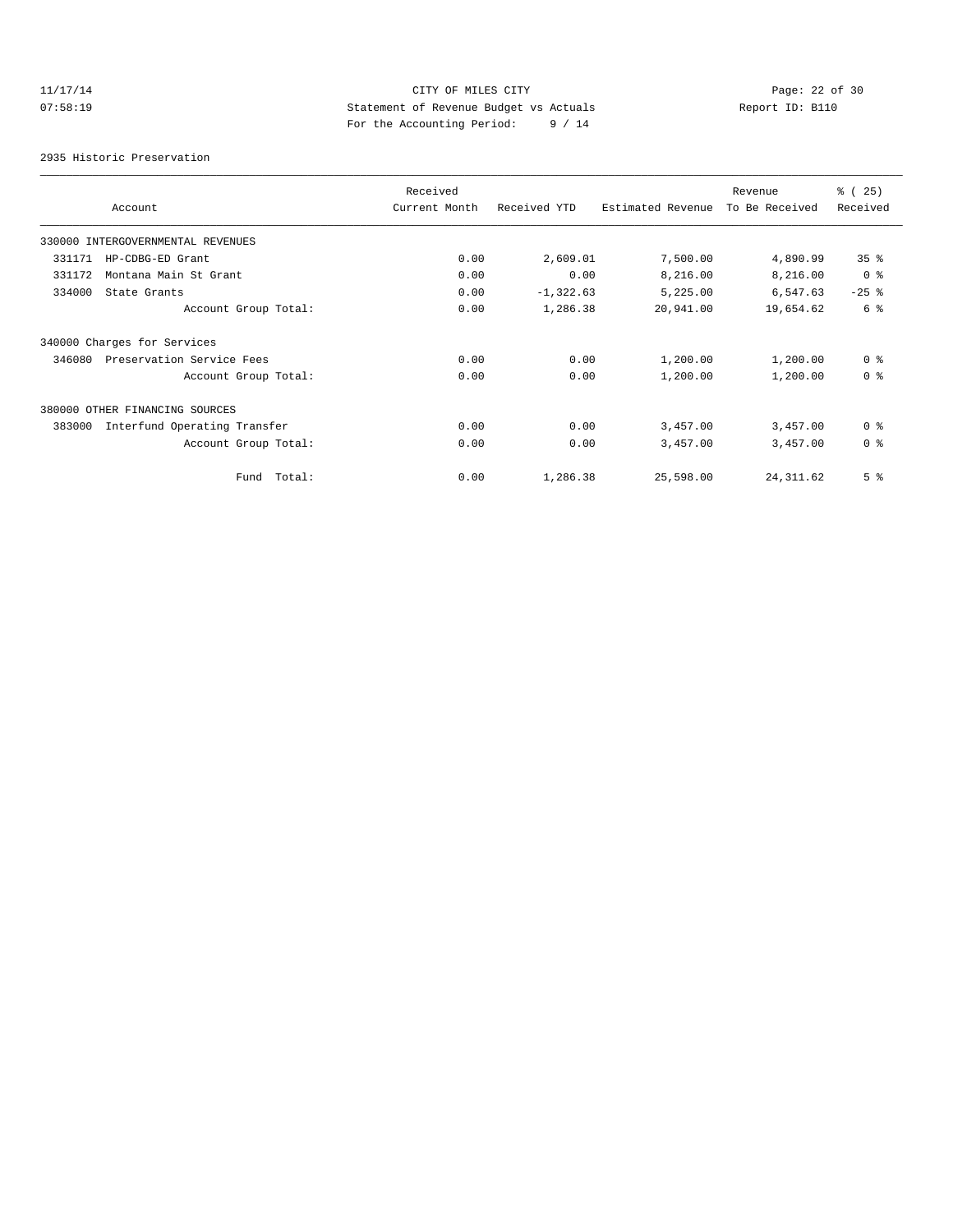## 11/17/14 Page: 23 of 30 07:58:19 Statement of Revenue Budget vs Actuals Report ID: B110 For the Accounting Period: 9 / 14

2985 RETIRED SENIOR VOLUNTEER PROG (RSVP)

|        | Account                           | Received<br>Current Month | Received YTD | Estimated Revenue | Revenue<br>To Be Received | % (25)<br>Received |
|--------|-----------------------------------|---------------------------|--------------|-------------------|---------------------------|--------------------|
|        | 330000 INTERGOVERNMENTAL REVENUES |                           |              |                   |                           |                    |
| 331165 | RSVP FEDERAL GRANTS-Custer        | 9,168.47                  | 9,168.47     | 60,728.00         | 51,559.53                 | 15 <sup>8</sup>    |
| 331166 | RSVP-Fallon                       | 1,657.37                  | 1,657.37     | 23,184.00         | 21,526.63                 | 7 %                |
|        | Account Group Total:              | 10,825.84                 | 10,825.84    | 83,912.00         | 73,086.16                 | $13*$              |
|        | 360000 MISCELLANEOUS REVENUE      |                           |              |                   |                           |                    |
| 362020 | MISC REVENUE                      | 4,140.81                  | 5,140.81     | 19,000.00         | 13,859.19                 | 27%                |
| 362021 | Misc. Rev- Fallon                 | 0.00                      | 0.00         | 2,000.00          | 2,000.00                  | 0 <sup>8</sup>     |
| 365000 | Contributions and Donations       | 98.41                     | 2,118.47     | 0.00              | $-2, 118.47$              | $***$ 8            |
|        | Account Group Total:              | 4,239.22                  | 7,259.28     | 21,000.00         | 13,740.72                 | 35%                |
|        | 370000 INVESTMENT EARNINGS        |                           |              |                   |                           |                    |
| 371010 | Investment Earnings               | 0.00                      | 3.13         | 0.00              | $-3.13$                   | $***$ $ -$         |
|        | Account Group Total:              | 0.00                      | 3.13         | 0.00              | $-3.13$                   | $***$ $\approx$    |
|        | Fund Total:                       | 15,065.06                 | 18,088.25    | 104,912.00        | 86,823.75                 | $17*$              |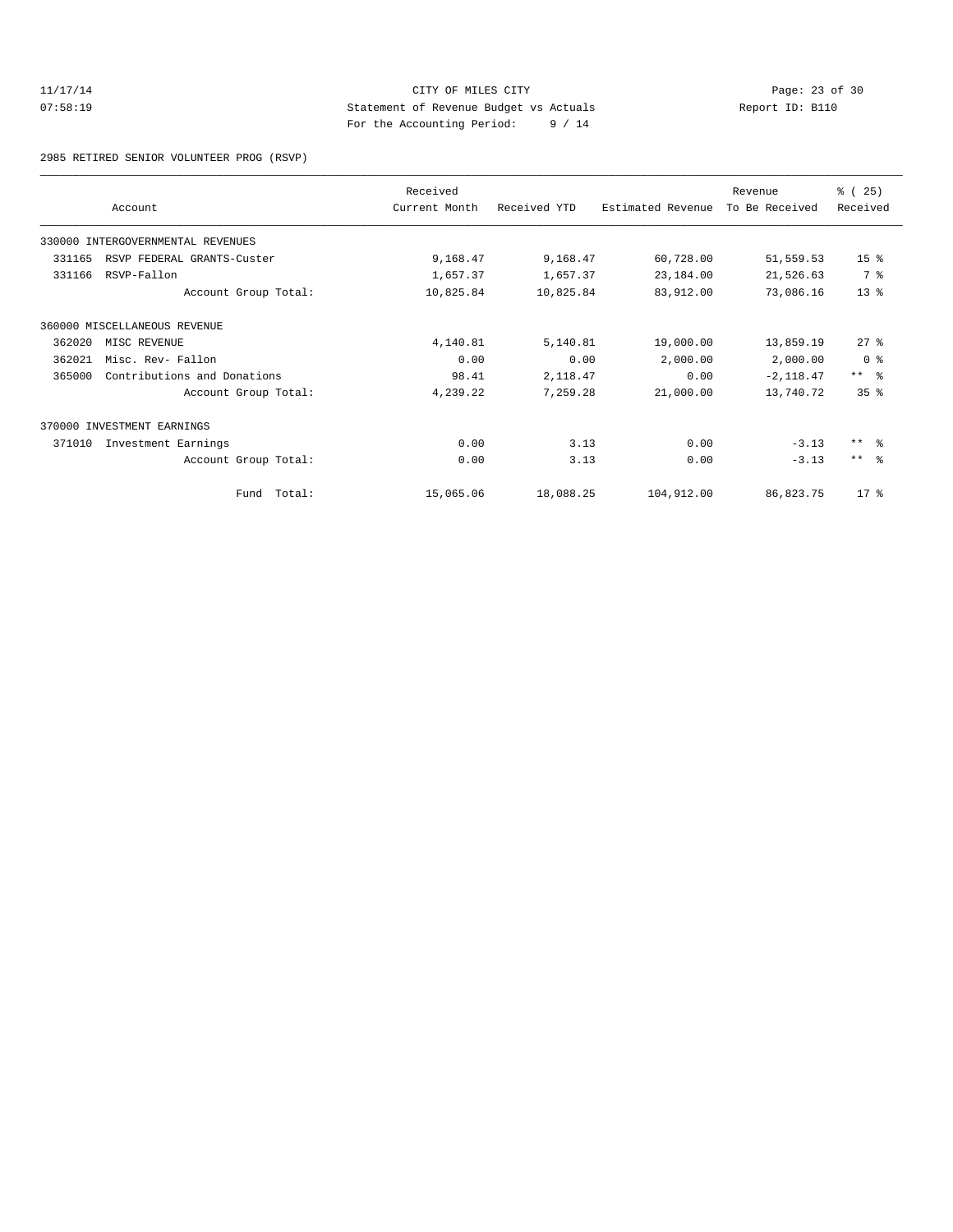## 11/17/14 Page: 24 of 30 07:58:19 Statement of Revenue Budget vs Actuals Report ID: B110 For the Accounting Period: 9 / 14

4000 General Fund Capitol Improvement Fund

| Account                       | Received<br>Current Month | Received YTD | Estimated Revenue To Be Received | Revenue  | $\frac{1}{6}$ ( 25)<br>Received |
|-------------------------------|---------------------------|--------------|----------------------------------|----------|---------------------------------|
| 370000 INVESTMENT EARNINGS    |                           |              |                                  |          |                                 |
| Investment Earnings<br>371010 | 0.00                      | 41.95        | 0.00                             | $-41.95$ | $***$ %                         |
| Account Group Total:          | 0.00                      | 41.95        | 0.00                             | $-41.95$ | $***$ %                         |
| Fund Total:                   | 0.00                      | 41.95        | 0.00                             | $-41.95$ | $***$ %                         |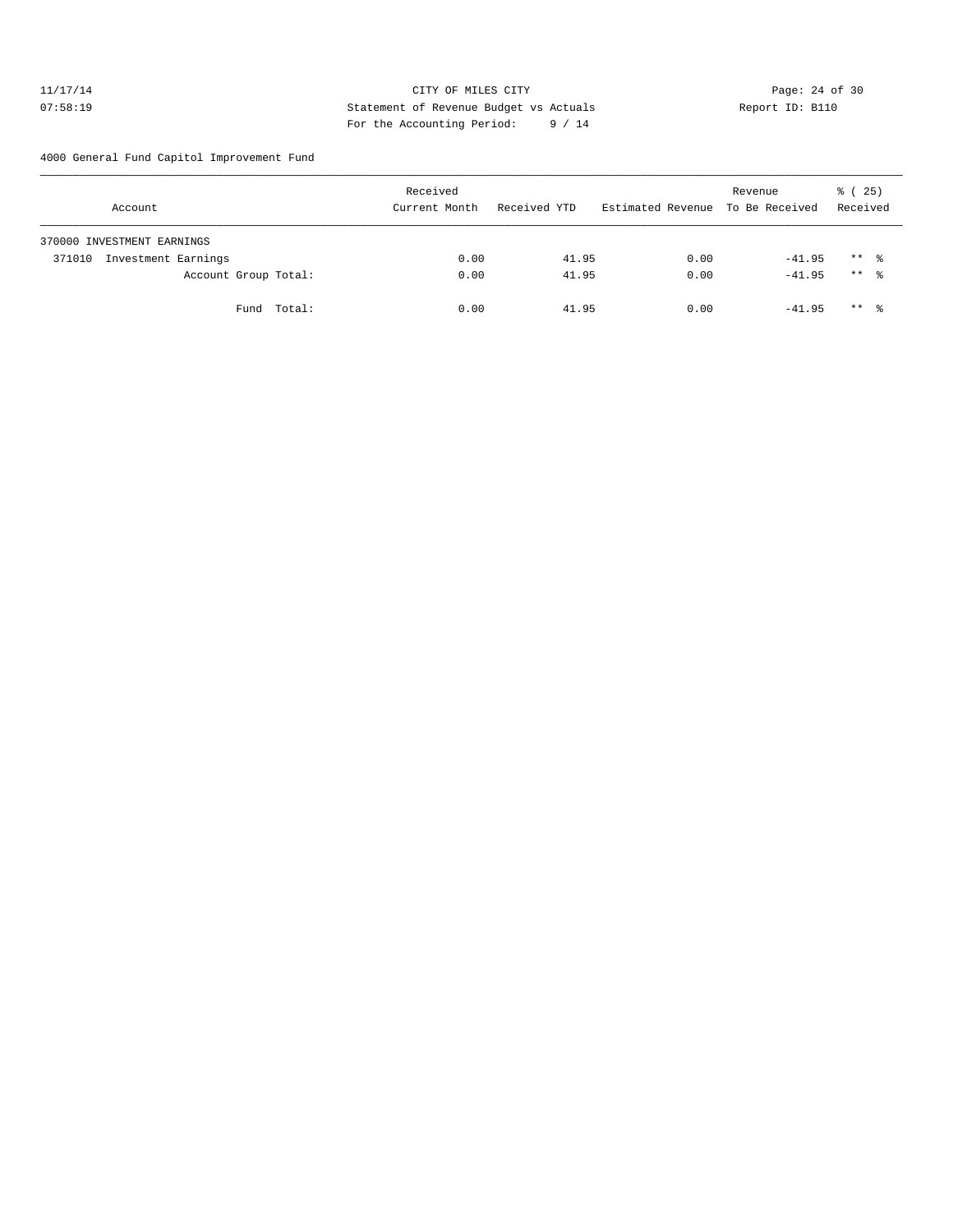## 11/17/14 Page: 25 of 30 07:58:19 Statement of Revenue Budget vs Actuals Report ID: B110 For the Accounting Period: 9 / 14

4060 CAPITAL IMPROV-PUBLIC WORKS

|        |                                    | Received<br>Current Month | Received YTD | Estimated Revenue | Revenue<br>To Be Received | % (25)<br>Received   |
|--------|------------------------------------|---------------------------|--------------|-------------------|---------------------------|----------------------|
|        | Account                            |                           |              |                   |                           |                      |
|        | 320000 LICENSES AND PERMITS        |                           |              |                   |                           |                      |
| 323040 | Other Miscellaneous Permits        | 800.00                    | 1,100.00     | 3,000.00          | 1,900.00                  | 37 <sup>8</sup>      |
|        | Account Group Total:               | 800.00                    | 1,100.00     | 3,000.00          | 1,900.00                  | 37 <sup>8</sup>      |
|        | 340000 Charges for Services        |                           |              |                   |                           |                      |
| 343014 | Street Cleaning                    | 0.00                      | 0.00         | 8,490.00          | 8,490.00                  | 0 <sup>8</sup>       |
| 343016 | Prkg Vio/Off Str-Impnd Fees        | 0.00                      | 10.00        | 500.00            | 490.00                    | 2 <sup>8</sup>       |
| 343018 | Sale of Street & Roadway Materials | 0.00                      | 0.00         | 1,000.00          | 1,000.00                  | 0 <sup>8</sup>       |
|        | Account Group Total:               | 0.00                      | 10.00        | 9,990.00          | 9,980.00                  | 0 <sup>8</sup>       |
|        | 360000 MISCELLANEOUS REVENUE       |                           |              |                   |                           |                      |
|        | 367000 Sale of Junk or Salvage     | 163.20                    | 163.20       | 0.00              | $-163.20$                 | $***$<br>- 옹         |
|        | Account Group Total:               | 163.20                    | 163.20       | 0.00              | $-163.20$                 | $***$ $ -$           |
|        | 370000 INVESTMENT EARNINGS         |                           |              |                   |                           |                      |
| 371010 | Investment Earnings                | 0.00                      | 23.35        | 0.00              | $-23.35$                  | $***$ $ \frac{6}{9}$ |
|        | Account Group Total:               | 0.00                      | 23.35        | 0.00              | $-23.35$                  | $***$ $\approx$      |
|        | 380000 OTHER FINANCING SOURCES     |                           |              |                   |                           |                      |
| 383000 | Interfund Operating Transfer       | 0.00                      | 0.00         | 204,000.00        | 204,000.00                | 0 <sup>8</sup>       |
|        | Account Group Total:               | 0.00                      | 0.00         | 204,000.00        | 204,000.00                | 0 <sup>8</sup>       |
|        | Fund Total:                        | 963.20                    | 1,296.55     | 216,990.00        | 215,693.45                | 1 <sup>8</sup>       |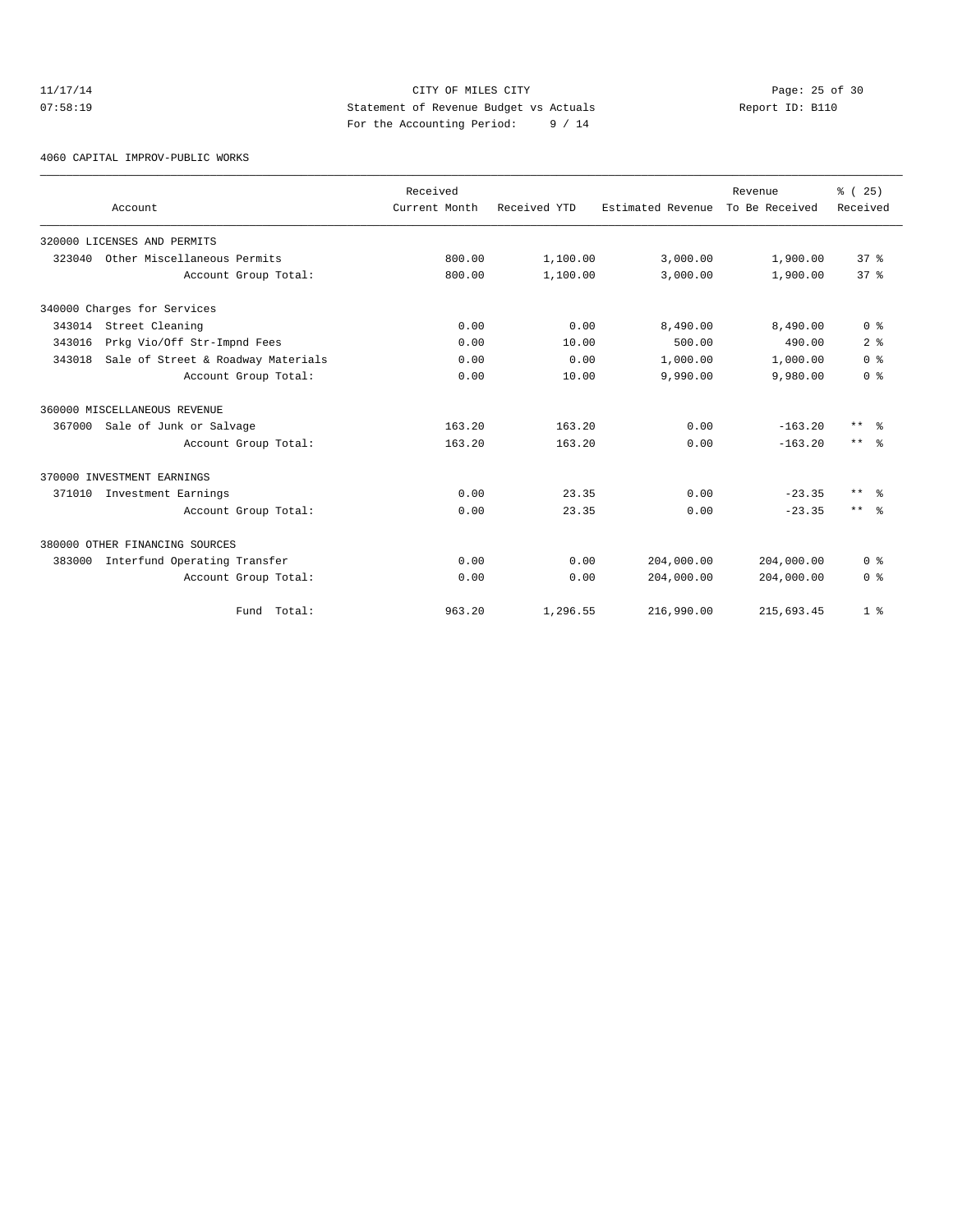# 11/17/14 Page: 26 of 30 07:58:19 Statement of Revenue Budget vs Actuals Report ID: B110 For the Accounting Period: 9 / 14

#### 5210 WATER UTILITY

|        | Account                              | Received<br>Current Month | Received YTD | Estimated Revenue | Revenue<br>To Be Received | % (25)<br>Received |
|--------|--------------------------------------|---------------------------|--------------|-------------------|---------------------------|--------------------|
|        | 330000 INTERGOVERNMENTAL REVENUES    |                           |              |                   |                           |                    |
| 331041 | Economic Development Act-Water Study | 0.00                      | 0.00         | 25,000.00         | 25,000.00                 | 0 <sup>8</sup>     |
|        | Account Group Total:                 | 0.00                      | 0.00         | 25,000.00         | 25,000.00                 | 0 <sup>8</sup>     |
|        | 340000 Charges for Services          |                           |              |                   |                           |                    |
| 343021 | Metered Water Sales                  | 170,737.13                | 624, 573.44  | 1,950,000.00      | 1,325,426.56              | $32*$              |
| 343022 | Unmetered Water Sales/Chrgoffs       | 220.99                    | 596.31       | 1,800.00          | 1,203.69                  | 33 <sup>8</sup>    |
| 343023 | Bulk Water Sales                     | 365.25                    | 1,456.53     | 5,000.00          | 3,543.47                  | 29%                |
| 343025 | Hookup Fee                           | 0.00                      | 2,100.00     | 12,000.00         | 9,900.00                  | 18 <sup>8</sup>    |
| 343026 | Water Install/Tap Chrgs/Labor        | 1,718.20                  | 2,554.40     | 3,000.00          | 445.60                    | 85%                |
| 343027 | Chq for Wtr Dept. Serv               | 845.00                    | 2,590.00     | 500.00            | $-2,090.00$               | $518$ %            |
| 343029 | Curb Stop Replacement Fee            | 3,688,00                  | 11,025.00    | 41,880.00         | 30,855.00                 | 26%                |
| 343039 | Custer Co w/s District (Water Study) | 0.00                      | 0.00         | 7,500.00          | 7,500.00                  | 0 <sup>8</sup>     |
|        | Account Group Total:                 | 177,574.57                | 644,895.68   | 2,021,680.00      | 1,376,784.32              | $32*$              |
|        | 360000 MISCELLANEOUS REVENUE         |                           |              |                   |                           |                    |
| 362020 | MISC REVENUE                         | 0.00                      | 533.74       | 7,500.00          | 6,966.26                  | 7 %                |
| 362040 | \$2.00 State Assessment Fee          | 0.00                      | $-144.00$    | 0.00              | 144.00                    | $***$ $\approx$    |
|        | Account Group Total:                 | 0.00                      | 389.74       | 7,500.00          | 7,110.26                  | 5 <sup>8</sup>     |
|        | 370000 INVESTMENT EARNINGS           |                           |              |                   |                           |                    |
| 371010 | Investment Earnings                  | 0.00                      | 1,136.93     | 2,000.00          | 863.07                    | 57%                |
|        | Account Group Total:                 | 0.00                      | 1,136.93     | 2,000.00          | 863.07                    | 57%                |
|        | Fund Total:                          | 177,574.57                | 646, 422.35  | 2,056,180.00      | 1,409,757.65              | $31*$              |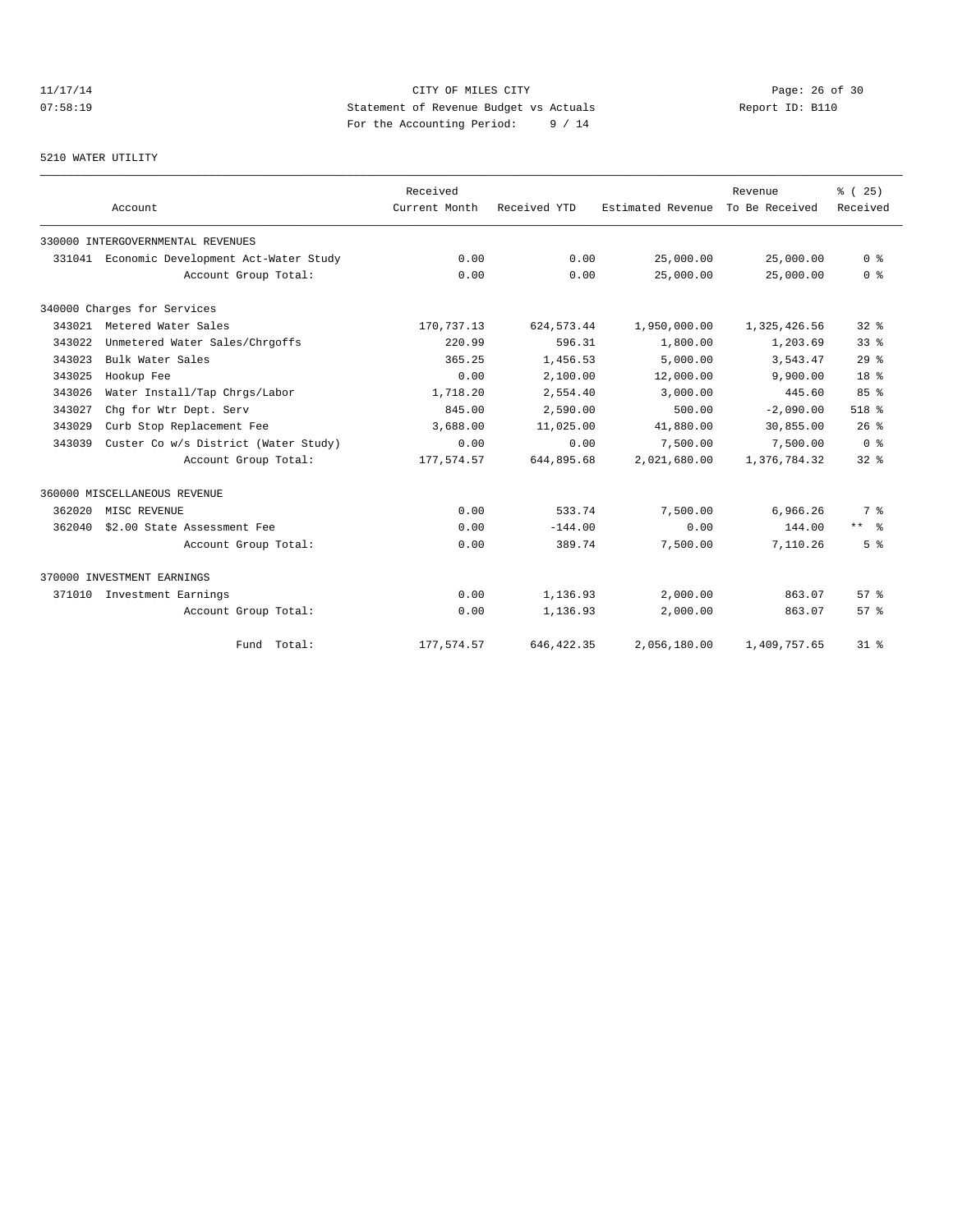# 11/17/14 Page: 27 of 30 07:58:19 Statement of Revenue Budget vs Actuals Report ID: B110 For the Accounting Period: 9 / 14

#### 5310 SEWER UTILITY

|        |                                           | Received      |              |                   | Revenue        | 8 ( 25 )        |
|--------|-------------------------------------------|---------------|--------------|-------------------|----------------|-----------------|
|        | Account                                   | Current Month | Received YTD | Estimated Revenue | To Be Received | Received        |
|        | 330000 INTERGOVERNMENTAL REVENUES         |               |              |                   |                |                 |
| 331041 | Economic Development Act-Water Study      | 0.00          | 0.00         | 25,000.00         | 25,000.00      | 0 <sup>8</sup>  |
| 334120 | TSEP Grant                                | 0.00          | 0.00         | 500,000.00        | 500,000.00     | 0 <sup>8</sup>  |
| 334121 | DNRC GRANTS                               | 0.00          | 0.00         | 100,000.00        | 100,000.00     | 0 %             |
| 334122 | Renewable Resource Grant                  | 0.00          | 0.00         | 100,000.00        | 100,000.00     | 0 <sup>8</sup>  |
|        | Account Group Total:                      | 0.00          | 0.00         | 725,000.00        | 725,000.00     | 0 %             |
|        | 340000 Charges for Services               |               |              |                   |                |                 |
| 341075 | Serv/Cnty-Interlocal Agmt                 | 0.00          | 0.00         | 1,530.00          | 1,530.00       | 0 <sup>8</sup>  |
| 343031 | Sewer Service Charges                     | 91,040.09     | 272,722.29   | 1,086,644.00      | 813, 921. 71   | 25%             |
| 343032 | Sewer Installation Charges/Chrgoffs       | 220.97        | 570.86       | 1,200.00          | 629.14         | 48 %            |
| 343033 | Hookup Fee                                | 0.00          | 840.00       | 6,000.00          | 5.160.00       | 14%             |
| 343034 | Treatment Facilities Fees                 | 45.00         | 480.00       | 3,000.00          | 2,520.00       | 16 <sup>8</sup> |
| 343036 | Miscellaneous Sewer Revenue (Labor)       | 3,530.10      | 3,530.10     | 1,000.00          | $-2,530.10$    | $353$ $%$       |
| 343037 | Baker Road Etc.                           | 867.75        | 2,384.33     | 8,200.00          | 5,815.67       | 29%             |
| 343038 | RURAL SWR DIST #1                         | 0.00          | 0.00         | 23,000.00         | 23,000.00      | 0 <sup>8</sup>  |
| 343039 | Custer Co w/s District (Water Study)      | 0.00          | 0.00         | 7,500.00          | 7,500.00       | 0 <sup>8</sup>  |
|        | Account Group Total:                      | 95,703.91     | 280,527.58   | 1,138,074.00      | 857,546.42     | 25%             |
|        | 360000 MISCELLANEOUS REVENUE              |               |              |                   |                |                 |
| 361010 | Land Rental                               | 0.00          | 2,500.00     | 2,576.00          | 76.00          | 97 <sup>8</sup> |
| 362020 | MISC REVENUE                              | 0.00          | 0.00         | 7,500.00          | 7,500.00       | 0 <sup>8</sup>  |
|        | Account Group Total:                      | 0.00          | 2,500.00     | 10,076.00         | 7,576.00       | $25$ %          |
|        | 370000 INVESTMENT EARNINGS                |               |              |                   |                |                 |
| 371010 | Investment Earnings                       | 0.00          | 271.73       | 1,000.00          | 728.27         | $27$ $%$        |
|        | Account Group Total:                      | 0.00          | 271.73       | 1,000.00          | 728.27         | $27$ $\approx$  |
|        | 380000 OTHER FINANCING SOURCES            |               |              |                   |                |                 |
|        | 381070 Proceeds from Notes/Loans/Intercap | 0.00          | 0.00         | 6,000,000.00      | 6,000,000.00   | 0 %             |
|        | Account Group Total:                      | 0.00          | 0.00         | 6,000,000.00      | 6,000,000.00   | 0 <sup>8</sup>  |
|        | Fund Total:                               | 95,703.91     | 283, 299.31  | 7,874,150.00      | 7,590,850.69   | 4%              |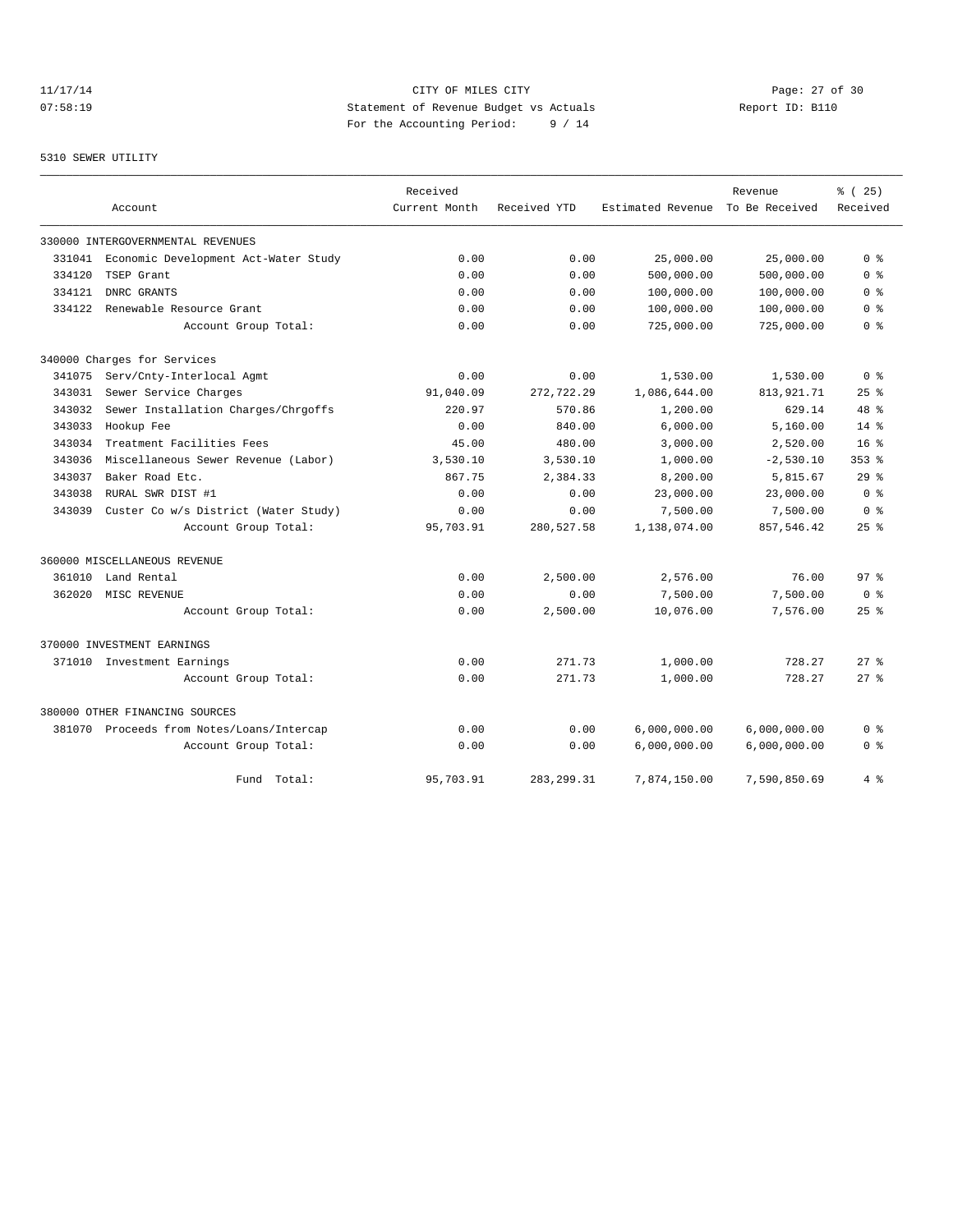# 11/17/14 Page: 28 of 30 07:58:19 Statement of Revenue Budget vs Actuals  $\sum_{n=1}^{\infty}$  Report ID: B110 For the Accounting Period: 9 / 14

#### 5510 AMBULANCE FUND

|              |                                        | Received      |              |                   | Revenue        | 8 (25)          |
|--------------|----------------------------------------|---------------|--------------|-------------------|----------------|-----------------|
|              | Account                                | Current Month | Received YTD | Estimated Revenue | To Be Received | Received        |
| 310000 TAXES |                                        |               |              |                   |                |                 |
| 311010       | Real Property Taxes                    | 24.47         | 97.76        | 6,500.00          | 6,402.24       | 2 <sup>°</sup>  |
| 311020       | Personal Property Taxes                | 0.35          | 3.67         | 650.00            | 646.33         | 1 <sup>8</sup>  |
| 312000       | Penalty & Interest on Delinquent Taxes | 1.49          | 5.42         | 30.00             | 24.58          | 18 %            |
|              | Account Group Total:                   | 26.31         | 106.85       | 7,180.00          | 7,073.15       | 1 <sup>8</sup>  |
|              | 340000 Charges for Services            |               |              |                   |                |                 |
| 341075       | Serv/Cnty-Interlocal Agmt              | 0.00          | 0.00         | 27,000.00         | 27,000.00      | 0 <sup>8</sup>  |
| 342026       | Ambulance Charges                      | 79,945.62     | 268, 294.30  | 784,636.00        | 516,341.70     | $34$ $%$        |
| 342027       | Ambulance Standby                      | 2,520.00      | 2,520.00     | 5,000.00          | 2,480.00       | 50%             |
|              | Account Group Total:                   | 82,465.62     | 270,814.30   | 816,636.00        | 545,821.70     | 33 <sup>8</sup> |
|              | 360000 MISCELLANEOUS REVENUE           |               |              |                   |                |                 |
| 366010       | Misc- From Charge off Accts            | 1,207.55      | 2,853.41     | 500.00            | $-2, 353.41$   | 571 %           |
|              | Account Group Total:                   | 1,207.55      | 2,853.41     | 500.00            | $-2, 353.41$   | 571 %           |
|              | Total:<br>Fund                         | 83,699.48     | 273, 774.56  | 824, 316, 00      | 550, 541.44    | 33%             |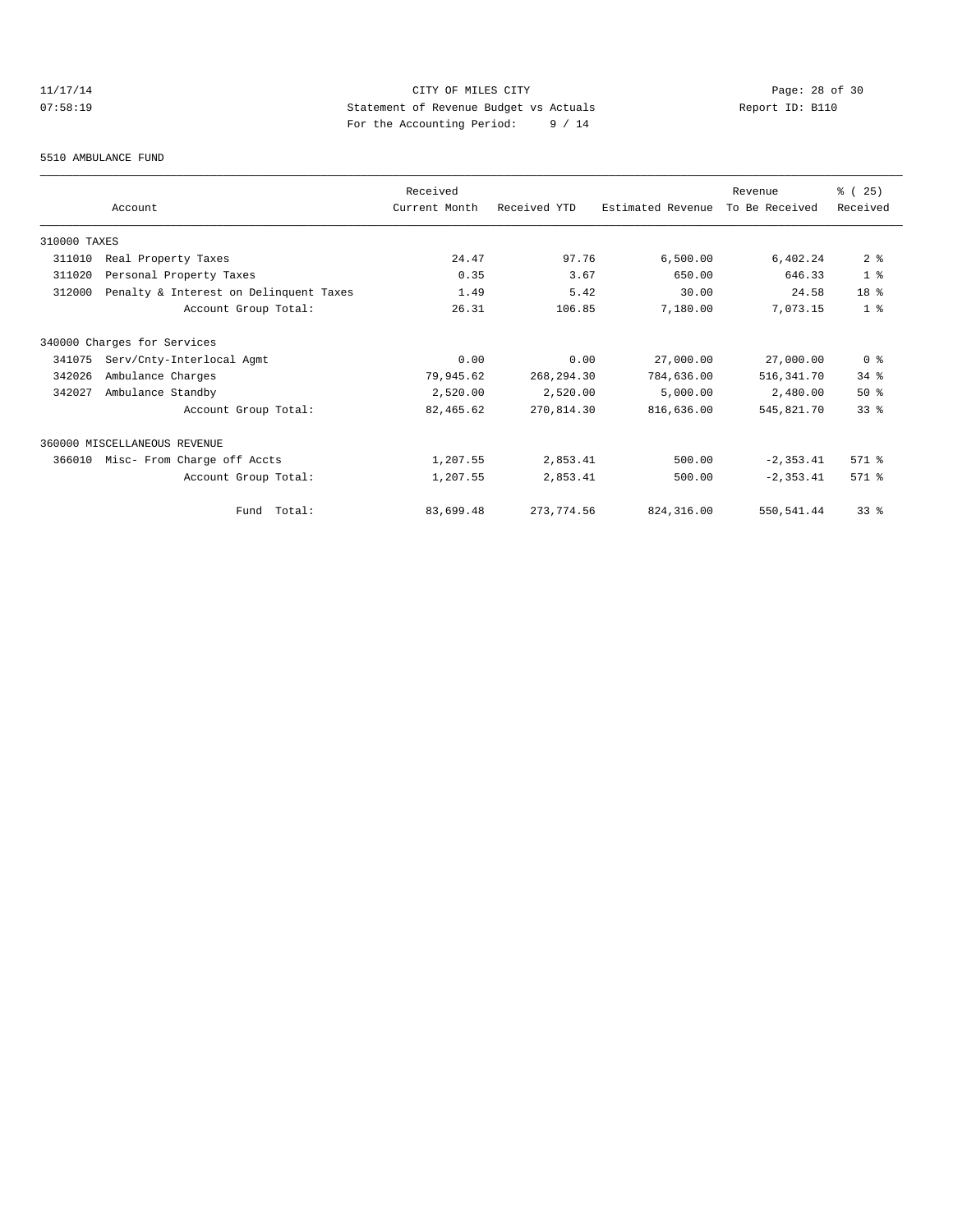# 11/17/14 Page: 29 of 30 07:58:19 Statement of Revenue Budget vs Actuals Report ID: B110 For the Accounting Period: 9 / 14

#### 5610 AIRPORT OPERATING

|              |                                        | Received      |              |                   | Revenue        | % (25)             |
|--------------|----------------------------------------|---------------|--------------|-------------------|----------------|--------------------|
|              | Account                                | Current Month | Received YTD | Estimated Revenue | To Be Received | Received           |
| 310000 TAXES |                                        |               |              |                   |                |                    |
| 311010       | Real Property Taxes                    | 36.71         | 146.64       | 9,000.00          | 8,853.36       | 2 <sup>8</sup>     |
| 311020       | Personal Property Taxes                | 0.53          | 5.51         | 1,400.00          | 1,394.49       | 0 <sup>8</sup>     |
| 312000       | Penalty & Interest on Delinquent Taxes | 2.25          | 8.13         | 50.00             | 41.87          | $16*$              |
|              | Account Group Total:                   | 39.49         | 160.28       | 10,450.00         | 10,289.72      | 2 <sup>8</sup>     |
|              | 330000 INTERGOVERNMENTAL REVENUES      |               |              |                   |                |                    |
| 331129       | Federal Aeronautics Admin Grant        | 2,250.00      | 36,675.00    | 0.00              | $-36,675.00$   | $***$<br>- 옹       |
|              | Account Group Total:                   | 2,250.00      | 36,675.00    | 0.00              | $-36,675.00$   | $***$ $\approx$    |
|              | 340000 Charges for Services            |               |              |                   |                |                    |
| 341075       | Serv/Cnty-Interlocal Agmt              | 0.00          | 0.00         | 22,000.00         | 22,000.00      | 0 <sup>8</sup>     |
| 343061       | Landing Fees                           | 150.78        | 445.16       | 2,500.00          | 2,054.84       | 18 <sup>8</sup>    |
| 343062       | Aviation Fuel                          | 54,823.29     | 171,009.63   | 530,000.00        | 358,990.37     | 328                |
| 343064       | Hangar Rent                            | 1,545.05      | 9,295.85     | 41,300.00         | 32,004.15      | $23$ $%$           |
| 343065       | Building Rentals                       | 1,884.11      | 5,652.33     | 34,000.00         | 28, 347.67     | 17 <sup>°</sup>    |
| 343067       | Other - Miscellaneous                  | 0.00          | 0.00         | 5,000.00          | 5,000.00       | 0 <sup>8</sup>     |
|              | Account Group Total:                   | 58,403.23     | 186,402.97   | 634,800.00        | 448,397.03     | $29$ %             |
|              | 360000 MISCELLANEOUS REVENUE           |               |              |                   |                |                    |
| 361010       | Land Rental                            | 1,495.82      | 6,894.21     | 19,000.00         | 12,105.79      | 36 <sup>8</sup>    |
| 362020       | MISC REVENUE                           | 168.38        | 665.27       | 11,000.00         | 10,334.73      | 6 %                |
|              | Account Group Total:                   | 1,664.20      | 7,559.48     | 30,000.00         | 22,440.52      | $25$ $\frac{6}{5}$ |
|              | 370000 INVESTMENT EARNINGS             |               |              |                   |                |                    |
| 371010       | Investment Earnings                    | 0.00          | 2.04         | 200.00            | 197.96         | 1 <sup>8</sup>     |
|              | Account Group Total:                   | 0.00          | 2.04         | 200.00            | 197.96         | 1 <sup>8</sup>     |
|              | Fund Total:                            | 62,356.92     | 230,799.77   | 675,450.00        | 444,650.23     | $34$ $%$           |